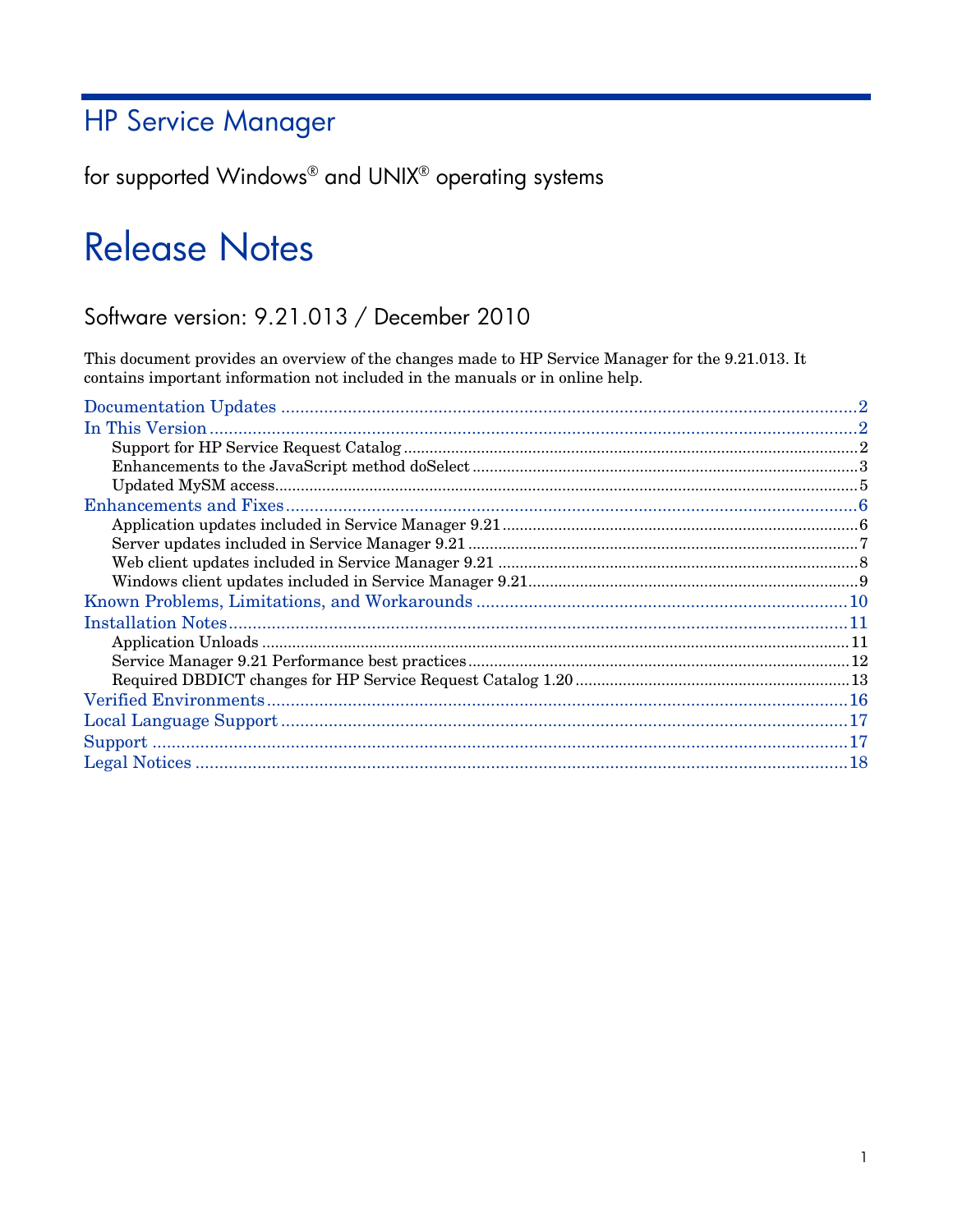# <span id="page-1-0"></span>Documentation Updates

The first page of this release notes document contains the following identifying information:

- Version number, which indicates the software version.
- Publish date, which changes each time the document is updated.

To check for recent updates or to verify that you are using the most recent edition, visit the following URL:

<http://h20230.www2.hp.com/selfsolve/manuals>

This site requires that you register for an HP Passport and sign-in. To register for an HP Passport ID, go to:

<http://h20229.www2.hp.com/passport-registration.html>

Or click the **New users - please register** link on the HP Passport login page.

You will also receive updated or new editions if you subscribe to the appropriate product support service. Contact your HP sales representative for details.

**Note:** To view files in PDF format (\*.pdf), Adobe Acrobat Reader must be installed on your system. To download Adobe Acrobat Reader, go to the following web site: <http://www.adobe.com/>

# <span id="page-1-1"></span>In This Version

The following areas are new or improved in Service Manager 9.21. For a list of the Change Request (CR) fixes included in this release, see [Enhancements and](#page-5-0) Fixes.

## <span id="page-1-2"></span>Support for HP Service Request Catalog

Service Manager Version 9.21 includes support for HP Service Request Catalog 1.20. Service Request Catalog is a front-end application that gathers data from Service Manager and organizes available products and services into a catalog format. Service Request Catalog requires a Service Manager 9.21 server. Make sure you complete all installation and configuration tasks for Service Manager 9.21 before you begin to install and configure Service Request Catalog.

For more information about Service Request Catalog, see these documents that are included in the Service Manager 9.21 download package:

- Service Request Catalog 1.20 Release Notes > Included in this document!
- Service Request Catalog 1.20 Installation and Configuration Guide
- Service Request Catalog 1.20 Compatibility Matrix
- Service Request Catalog 1.20 Third Party Open Source and Software License Agreements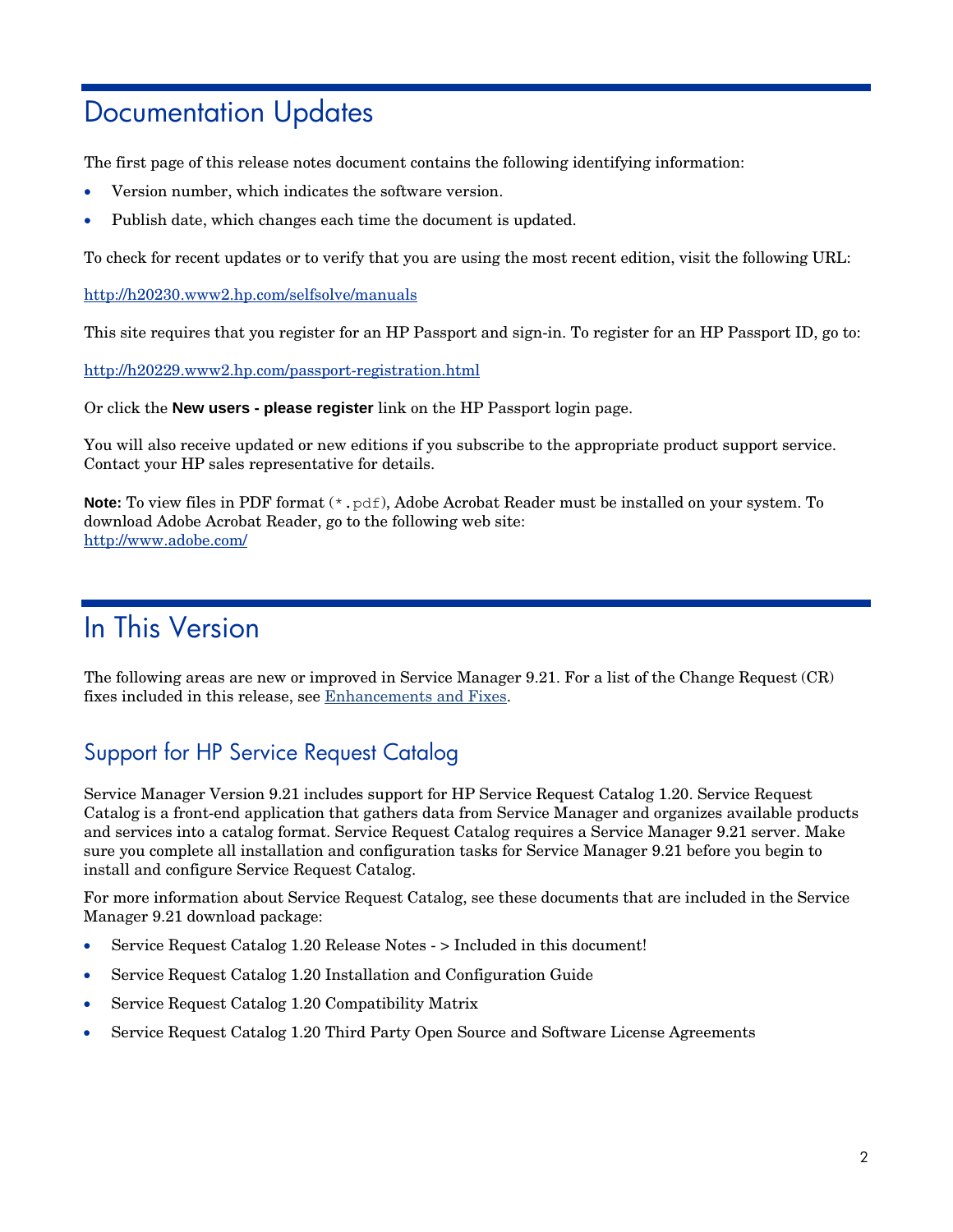## <span id="page-2-0"></span>Enhancements to the JavaScript method doSelect

The JavaScript method doSelect() retrieves all table columns, however, this causes a lot of overhead for large databases with many arrays. To enable you to specify a list of fields to limit your query, Service Manager now supports a new constant, SCFILE\_READONLY, which you can provide as a parameter to the SCFILE object constructor and new method, SCFile.setFields().

### JavaScript object: SCFile Constructor

#### **new SCFile( object, SCFILE\_READONLY );**

| Argument                  | Data<br>type | Description:                                                                                                                                               |
|---------------------------|--------------|------------------------------------------------------------------------------------------------------------------------------------------------------------|
| SCFILE<br><b>READONLY</b> | Number       | Causes the file object to become read-only. This constant is only supported as<br>a second parameter, with the file name specified as the first parameter. |

## JavaScript method: SCFile.setFields()

This method causes any subsequent doSelect() calls to fetch only the specified fields. If setFields has not been called on a file, all fields are selected and a "SELECT \*" is performed.

This method is supported for read-only objects. You can make an object read-only specifying the SCFILE\_READONLY argument in the SCFile constructor.

Calling setFields with no parameters will reset any previously specified fields. Any subsequent calls to doSelect() will fetch all fields (a SELECT \* will be performed).

**Important:** Do not reference fields in the object that have not been specified in the setFields method. If you reference a field in the object that has not been specified in the setFields method, the field will appear "null" whether the database has data in that column or not.

**Syntax** 

```
SCFile.setFields( field-array );
SCFile.setFields( field-string );
SCFile.setFields( );
```
### **Arguments**

The following arguments are valid for this method:

| Argument Data | type   | <b>Description</b>                                                                                     |
|---------------|--------|--------------------------------------------------------------------------------------------------------|
| field-array   | Arrav  | A JavaScript array of field name strings e.g. setFields (new Array "contact.name",<br>" $user.id")$ ). |
| field-string  | String | A string of space-separated field names e.g. set Fields ("contact.nameuser.id")                        |

#### **Return values**

The method returns RC\_SUCCESS if successful and RC\_ERROR on failure. The following conditions will cause a setFields failure:

- Calling setFields on an uninitialized SCFile or a non read-only SCFile
- Calling setFields with an invalid argument type (not a string or an array of strings)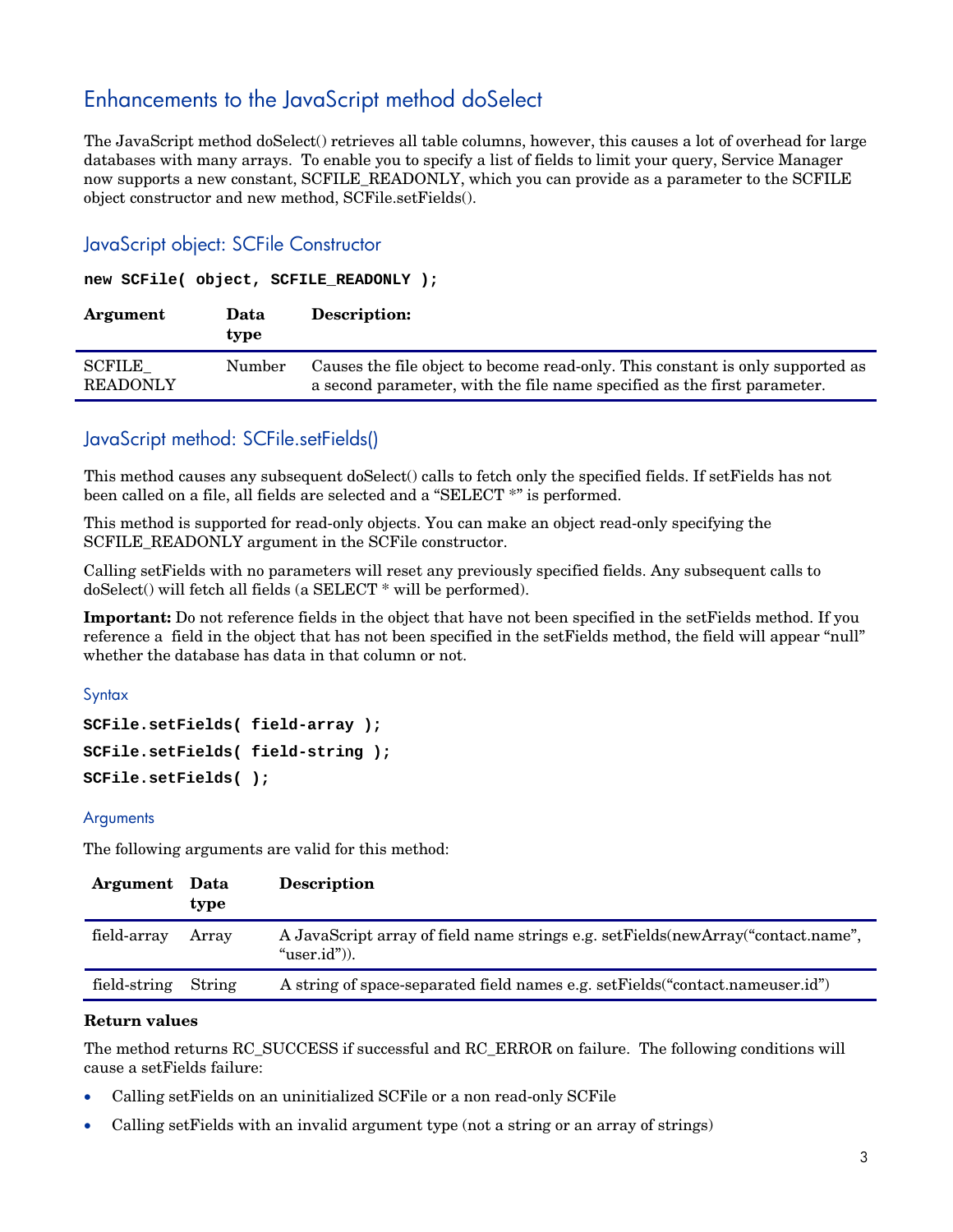• Calling setFields with one (or more) invalid fields. (The method performs a basic validation on the field names to ensure they exist in the DBDICT.)

When the method fails, it has no effect, and the last successful call to setFields stays in effect. It issues a warning in the sm.log file.

#### **Limitations**

- Key fields are always selected from the file (and for join files, from each underlying file) even if not explicitly specified in setFields.
- Since only basic field validation is performed in the setFields method, there are certain situations when the call can be successful (returns RC\_SUCCESS) but a "SELECT \*" is still performed. This would be the case if:

— All specified fields exist in the DBDICT but at least one field is an alias field, a structure name or an unmapped field (which are unsupported).

— LDAP is the primary data source for the file. (LDAP mapped fields are supported as long as LDAP is not the primary data source.)

#### Example usage

This example does the following:

- Takes the prefix of a contact name and returns a list of contacts that start with the specified prefix.
- On failure, returns the message "Could not find contact."

This example requires the following sample data:

• A contacts table with some records

```
function findPrefix( prefix ) 
{ 
 var contactList = new SCFile( "contacts", SCFILE READONLY ); //added new parameter SCFILE READONLY
  var fields = new Array("contact.name", "user.id"); // build array of fields to be returned from DB 
 var rc = contactList.setFields( fields ); // call new setFields method to identify fields to query from DB
DB 
 if ( rc != RC SUCCESS )
   print( "setFields() failed, will revert to SELECT * (see log for more info)" );
  return null;<br>}
 var findContact = contactList.doSelect( "contact.name \# \Psi'''' + \text{prefix} + \Psi'''' );
 if ( findContext = RC SUCCESS )
   { 
  return contactList;
  else
   { 
   print( "Could not find contact. " + RCtoString( findContact ) );
   return null;
}
```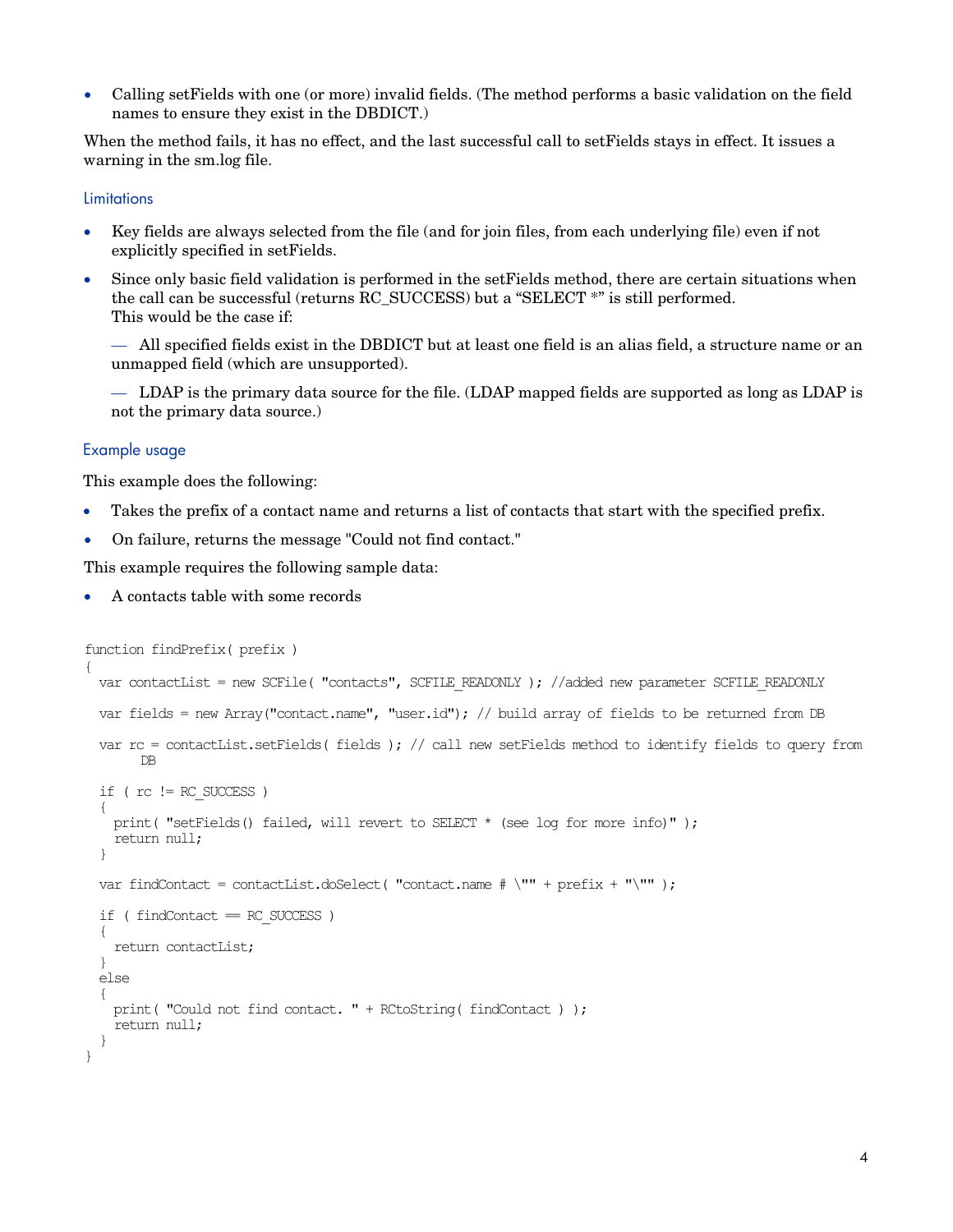## <span id="page-4-0"></span>Updated MySM access

MySM continues to give web client users the ability to view a gallery of charts representing open interactions and incidents, and to personalize those views by customizing existing charts (or pages) and creating new pages.

- Users with Administrator rights or the MySM capability word can now access MySM through a link on the Service Manager Navigation menu, under Miscellaneous.
- The Service Manager System Administrator can add the new MySM capability word to an Operator record instead of setting MySM as a start-up page. Once an Operator record is updated with the MySM capability word, users can access MySM through the available link on the Navigation menu, under Miscellaneous.
- After a user accesses MySM for the first time, Service Manager will remember the open page and use it as a landing page the next time the user accesses MySM. Otherwise, the user will land on the MySM options page.

You must load MySM-nav.unl to take advantage of these changes.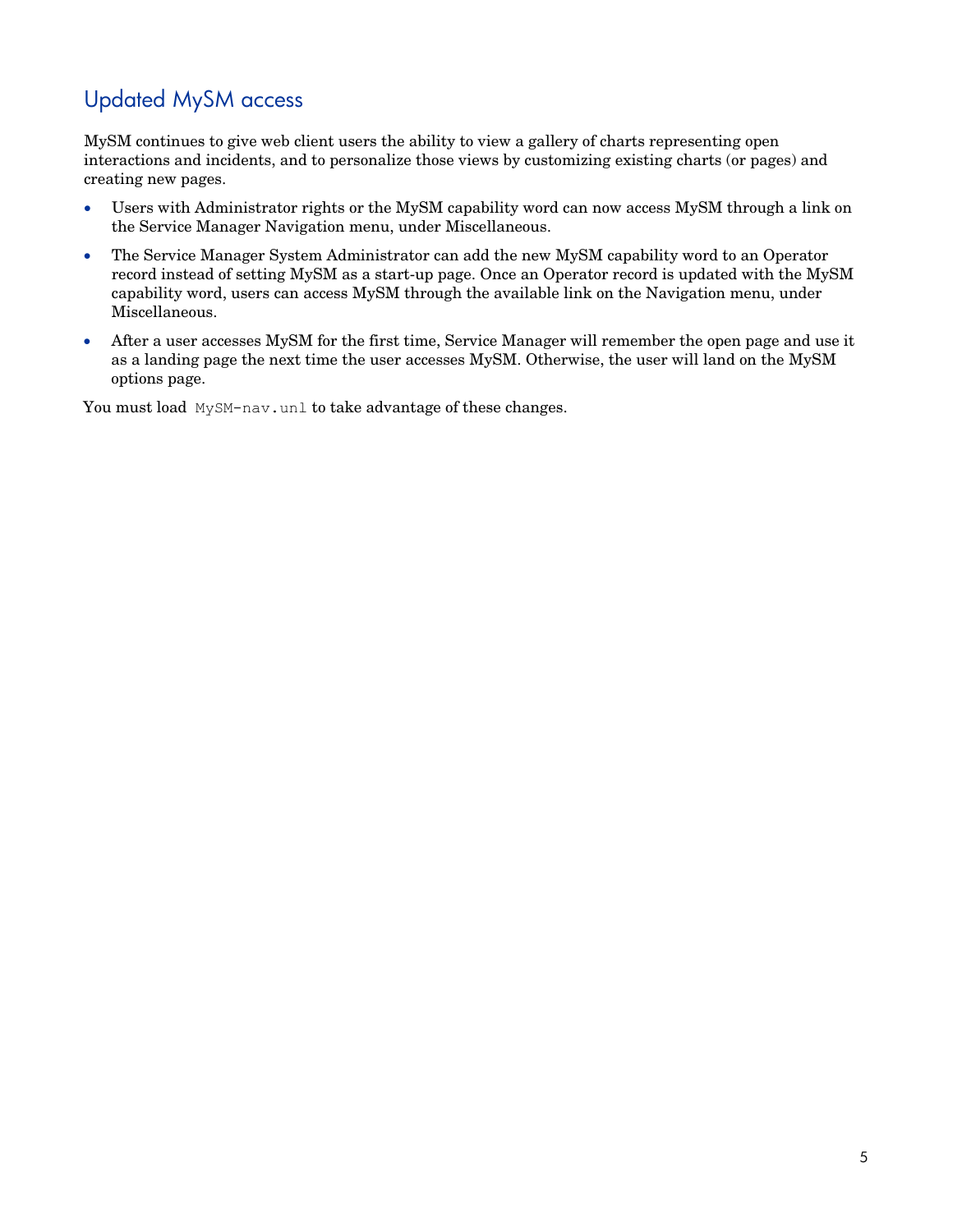# <span id="page-5-0"></span>Enhancements and Fixes

Service Manager 9.21 updates the following areas:

- Application [updates included in](#page-5-1) Service Manager 9.21
- Server [updates included in](#page-5-1) Service Manager 9.21
- Web client updates included in Service [Manager](#page-6-1) 9.21
- Windows client [updates included in](#page-8-0) Service Manager 9.21

## <span id="page-5-1"></span>Application updates included in Service Manager 9.21

The following items (identified by reference number) are fixed in the current software release. These application unloads do not apply to Service Manager application versions earlier than SM9.20

| <b>SCR</b>  | Problem                                                                                                                                                                                         | <b>Fix</b>                                                                                                                                                                                                                                                                                                                                                                                                                                                                                                                                                                                                                                                                                                                                                                                                 |
|-------------|-------------------------------------------------------------------------------------------------------------------------------------------------------------------------------------------------|------------------------------------------------------------------------------------------------------------------------------------------------------------------------------------------------------------------------------------------------------------------------------------------------------------------------------------------------------------------------------------------------------------------------------------------------------------------------------------------------------------------------------------------------------------------------------------------------------------------------------------------------------------------------------------------------------------------------------------------------------------------------------------------------------------|
| QCCR1E55715 | During login, Service Manager<br>called the set module licenses<br>function for each licensed<br>module, which caused many<br>jgroups messages to be<br>broadcast to all nodes in the<br>group. | Service Manager will only perform the set module license<br>call once, passing an array of all licenses, and reducing<br>jgroups communication.<br>You must QCCR1E55715 SM921.unl to take advantage<br>of these changes.                                                                                                                                                                                                                                                                                                                                                                                                                                                                                                                                                                                   |
| QCCR1E59904 | The only way to access MySM<br>is to have it designated as your<br>Home Page by the<br>administrator.                                                                                           | Users with Administrator rights or the MySM capability<br>word can now access MySM through a link on the Service<br>Manager Navigation menu, under Miscellaneous.<br>The Service Manager System Administrator can add the<br>new MySM capability word to an Operator record instead<br>of setting MySM as a start-up page. Once an Operator<br>record is updated with the MySM capability word, users<br>can access MySM through the available link on the<br>Navigation menu, under Miscellaneous.<br>After a user accesses MySM for the first time, Service<br>Manager will remember the open page and use it as a<br>landing page the next time the user accesses MySM.<br>Otherwise, the user will land on the MySM options page.<br>You must load MySM-nav.unl to take advantage of<br>these changes. |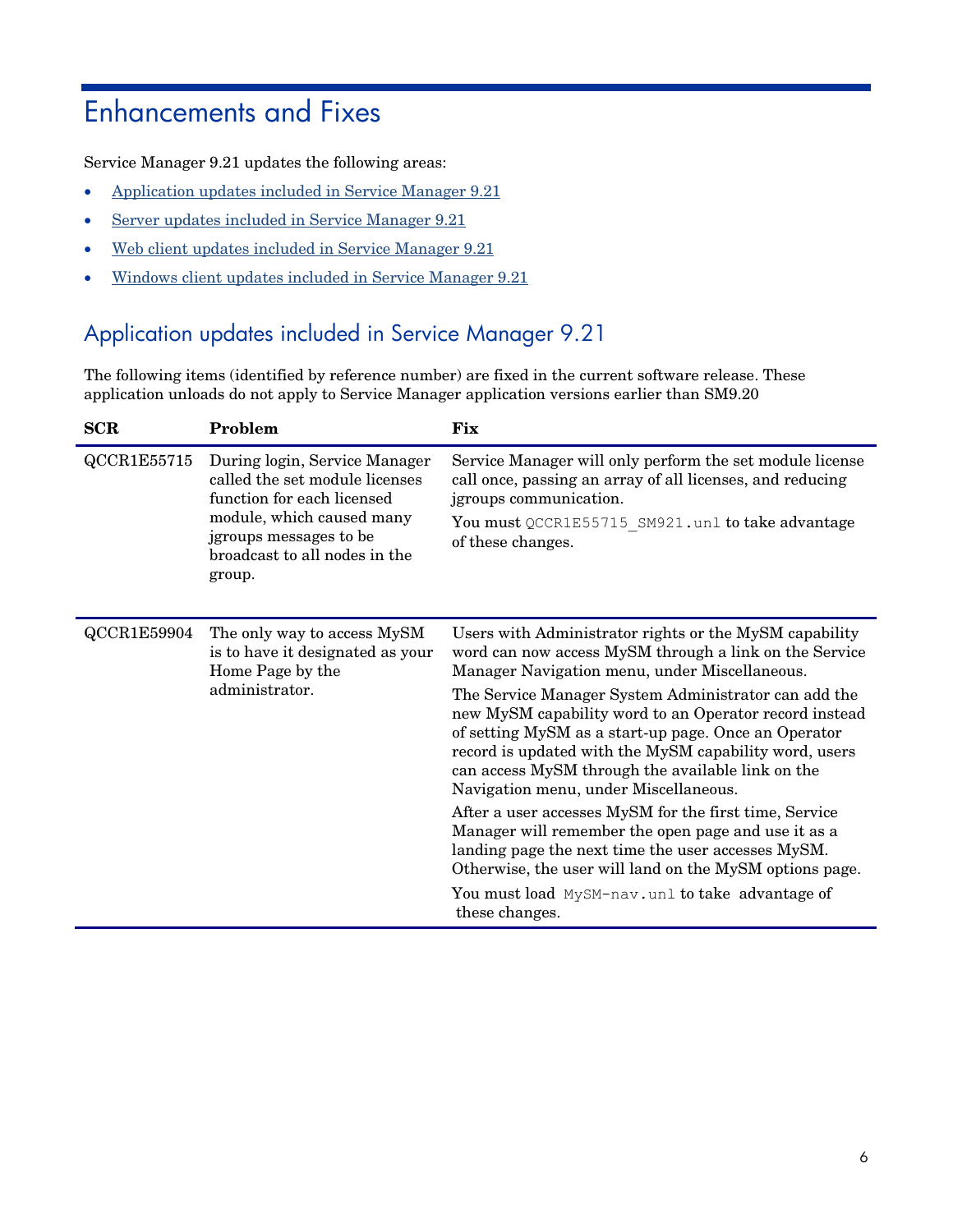# <span id="page-6-0"></span>Server updates included in Service Manager 9.21

The following items (identified by reference number) are fixed in the current software release.

<span id="page-6-1"></span>

| <b>SCR</b>  | Problem                                                                                                                                                                                                                                                                                                                                                                                                                                                                                                                                                                                                                                                                                                                                                                                                                                                      | Fix                                                                                                                                                                                                                                                        |
|-------------|--------------------------------------------------------------------------------------------------------------------------------------------------------------------------------------------------------------------------------------------------------------------------------------------------------------------------------------------------------------------------------------------------------------------------------------------------------------------------------------------------------------------------------------------------------------------------------------------------------------------------------------------------------------------------------------------------------------------------------------------------------------------------------------------------------------------------------------------------------------|------------------------------------------------------------------------------------------------------------------------------------------------------------------------------------------------------------------------------------------------------------|
| QCCR1E53200 | Web services clients that used pooled<br>persistent connections and multiple<br>credentials intermittently received 401<br>Unauthorized responses.                                                                                                                                                                                                                                                                                                                                                                                                                                                                                                                                                                                                                                                                                                           | When a new user connects through the<br>same client IP and port, the Service<br>Manager runtime environment will create<br>a new session to serve the request.                                                                                             |
| QCCR1E57246 | It takes a very long time to start Service<br>Manager server as a service on Linux with<br>Solaris when using the parameter<br>memdebug:400.                                                                                                                                                                                                                                                                                                                                                                                                                                                                                                                                                                                                                                                                                                                 | A Service Manager process with the<br>parameter memdebug:400 no longer checks<br>addresses from the stack by default. This<br>speeds up the server start time.                                                                                             |
| QCCR1E57406 | Service Manager JavaScript methods<br>doSOAPRequest and doHTTPRequest caused<br>the Service Manager client to crash if the<br>user specified a bad URL location for<br>requests.                                                                                                                                                                                                                                                                                                                                                                                                                                                                                                                                                                                                                                                                             | The Service Manager client does not crash<br>if the JavaScript methods doSOAPRequest<br>and doHTTPRequest encounter an http<br>request error.                                                                                                              |
| QCCR1E58180 | The JavaScript doSelect(), retrieves the<br>records fit to the specified query. BUT it will<br>retrieve ALL the fields belonging to the<br>target record. If there are many fields with<br>data type 'structure' or 'array', the return<br>speed will be too slow.                                                                                                                                                                                                                                                                                                                                                                                                                                                                                                                                                                                           | To enable users to specify a list of fields to<br>limit your query, Service Manager now<br>supports a new constant,<br>SCFILE_READONLY, which you can<br>provide as a parameter to the SCFILE<br>object constructor and new method,<br>SCFile.setFields(). |
| QCCR1E58279 | The IP based license does not work in<br>horizontal scaling after applying Service<br>Manager 9.20 patch 1. The non-load balancer<br>host server will not start up due to a<br>licensing issue on the applications server.<br>The load balancer server does start.<br>Error Messages:<br>12469(12469) 10/19/2010 13:13:36 JRTE I<br>License is validated locally with ipAddress<br>NN.NNN.NN.NN<br>12469(12469) 10/19/2010 13:13:36 JRTE E<br>License is valid locally, but none of the nodes<br>in the cluster has validated the license on<br>host NN.NNN.NN.NN<br>12469(12469) 10/19/2010 13:13:36 RTE E<br>HP Service Manager is unable to start.<br>Failed to initialize or attach to shared<br>memory environment<br>12469(12469) 10/19/2010 13:13:36 RTE E<br>Failed validating license(either locally or in<br>the cluster). Terminating the process | The IP based license now works properly.                                                                                                                                                                                                                   |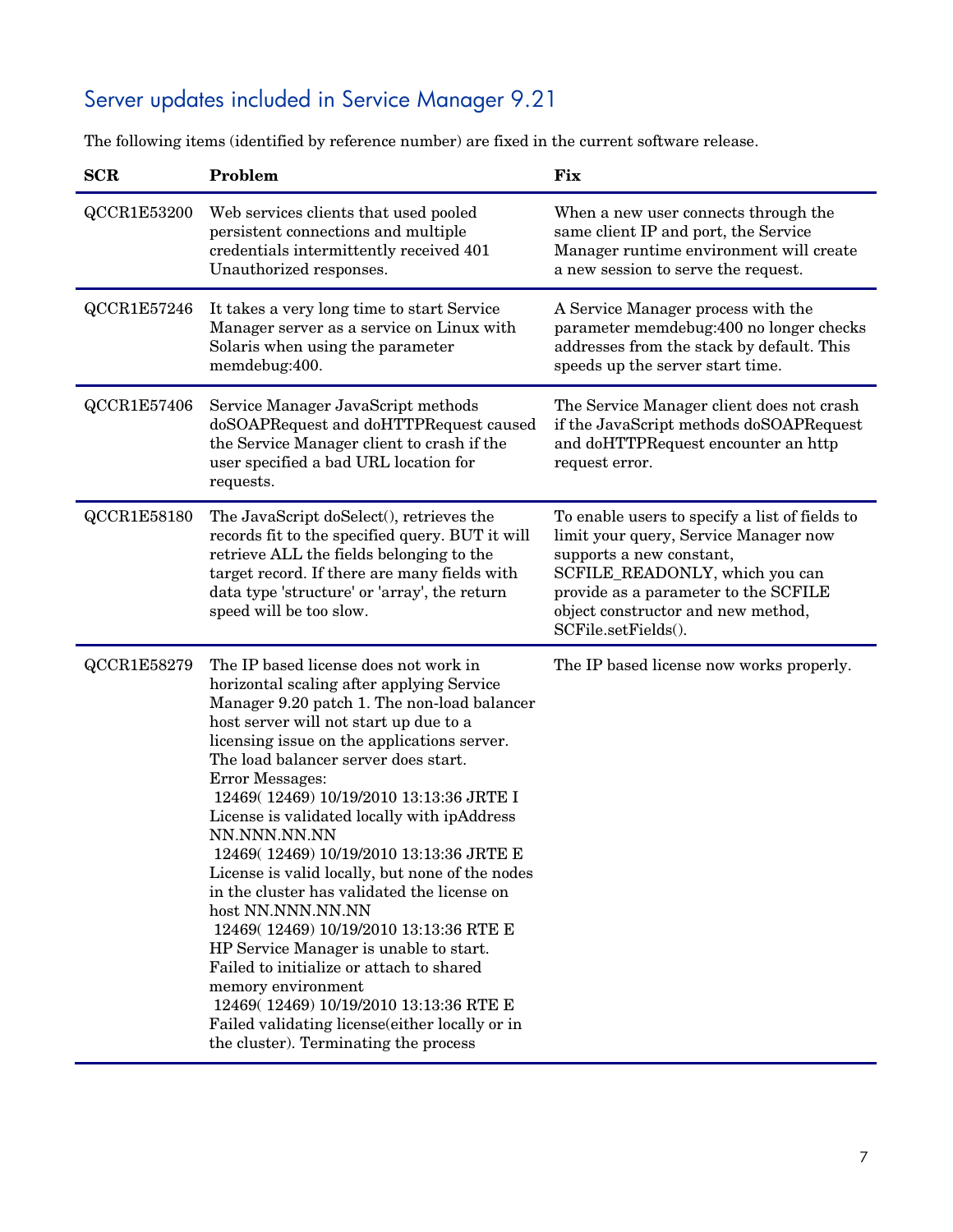| SCR         | Problem                                                                                                                                                                                                                                                                                                    | Fix                                                                                                                                                                          |
|-------------|------------------------------------------------------------------------------------------------------------------------------------------------------------------------------------------------------------------------------------------------------------------------------------------------------------|------------------------------------------------------------------------------------------------------------------------------------------------------------------------------|
| QCCR1E58643 | The Windows and web clients terminate<br>when a user updates a record in the Service<br>Catalog and it no longer matches the QBE<br>criteria. If all active catalog items are listed<br>via the manage catalog interface and a<br>catalog item has been inactivated, it causes<br>the client to terminate. | When a record is updated in the Service<br>Catalog and it does not meet the QBE<br>criteria anymore, the Service Manager<br>server process will not end with a GPF<br>error. |

# <span id="page-7-0"></span>Web client updates included in Service Manager 9.21

The following items (identified by reference number) are fixed in the current software release.

| SCR         | Problem                                                                                                                                                                                                                                                                           | <b>Fix</b>                                                                                                                       |
|-------------|-----------------------------------------------------------------------------------------------------------------------------------------------------------------------------------------------------------------------------------------------------------------------------------|----------------------------------------------------------------------------------------------------------------------------------|
| QCCR1E30914 | The web client does not always display the<br>time in the same format.                                                                                                                                                                                                            | The web client now displays the date and<br>time based on the settings in the user's<br>operator record as stored on the server. |
| QCCR1E31836 | The Service Manager web client failed to lock<br>the Change Management record when you<br>use the Calendar widget.                                                                                                                                                                | The web client now locks the Change<br>Management record when you use the<br>Calendar widget.                                    |
| QCCR1E49134 | Data changed event does not work for the<br>Dropdown lists in the web client when data<br>is entered manually.                                                                                                                                                                    | Data changed event works for Dropdown<br>lists in the web client when data is entered<br>manually.                               |
| QCCR1E49697 | Using Dynamic View Dependencies (DVD)<br>for a text label causes the web client to fail to<br>display the form. If you remove the DVD<br>condition, the web form will then display<br>correctly.                                                                                  | Web client forms display properly and DVD<br>settings work as expected.                                                          |
| QCCR1E56118 | Could not launch external links from the<br>Navigator by using us.launch.external.                                                                                                                                                                                                | Launching external links from the<br>Navigator by using us.launch.external now<br>works correctly.                               |
| QCCR1E56503 | In the Service Manager web client, a user's<br>position on the form was lost when they<br>performing a Fill. Specifically, if a field is<br>located at the bottom of a large form that<br>requires scrolling, the user must scroll to the<br>bottom of the form after every Fill. | The page can scroll to the focused element<br>after clicking the Fill button.                                                    |
| QCCR1E56636 | The web client hangs and Search Incident<br>stops working after you create a view from a<br>list.                                                                                                                                                                                 | The web client works properly after you<br>create a view from a list.                                                            |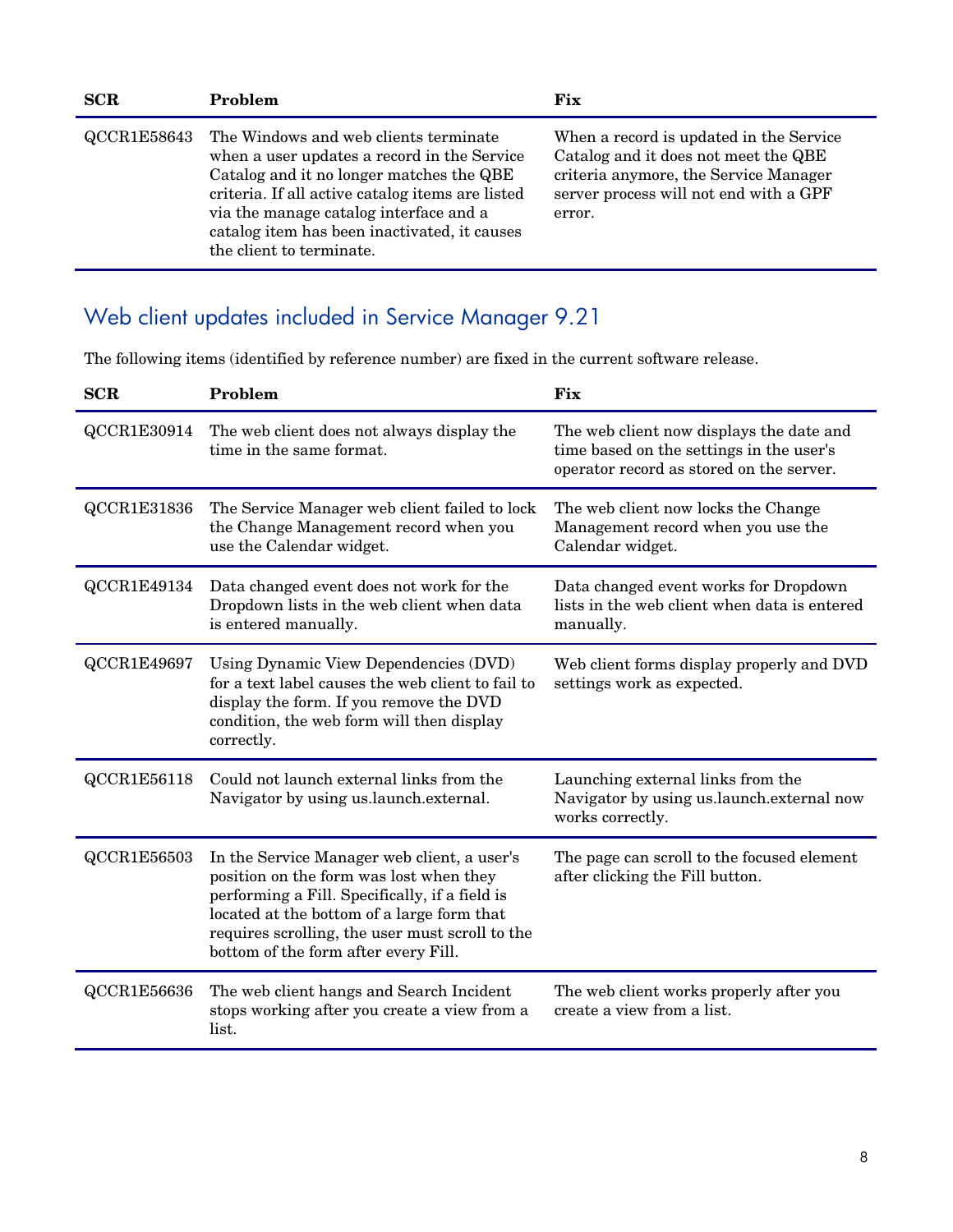| <b>SCR</b> | <b>Problem</b>                                                                                                                                                                                                                     | <b>Fix</b>                                                                                                           |
|------------|------------------------------------------------------------------------------------------------------------------------------------------------------------------------------------------------------------------------------------|----------------------------------------------------------------------------------------------------------------------|
|            | QCCR1E57082 Text fields are not immediately rendered<br>read-only when the read-only condition is set<br>based on a variable. You have to click the<br>input field again, or switch the focus to<br>another field, or press ENTER. | When a read-only condition in a variable<br>evaluates to true, the text field should now<br>be immediately disabled. |

## <span id="page-8-0"></span>Windows client updates included in Service Manager 9.21

The following items (identified by reference number) are fixed in the current software release.

| SCR         | Problem                                                                                                                                                                                                                                                                                     | Fix                                                                                                                                           |
|-------------|---------------------------------------------------------------------------------------------------------------------------------------------------------------------------------------------------------------------------------------------------------------------------------------------|-----------------------------------------------------------------------------------------------------------------------------------------------|
| QCCR1E53959 | When using the Windows client, a View that<br>uses grouping displayed in a Queue or from a<br>search may display the same record multiple<br>times within the same group. Additionally,<br>when the issue is seen, the record count is<br>incorrect.                                        | Each record is displayed only once in a list,<br>and the record count is correct.                                                             |
| QCCR1E54930 | Exporting to Excel does not work when you<br>run Service Manager from a shared network<br>drive. You get the following error message:<br>"Can't Generate Excel." This happened<br>because exporting to Excel required write<br>access to the folders where Service Manager<br>is installed. | User can export to Excel in a local folder<br>when running Service Manager installed<br>on a remote shared folder.                            |
| QCCR1E57001 | The Calendar widget may fill in the time<br>differently than the time you get when using<br>the F9 key to fill in a date/time field.                                                                                                                                                        | Both the Calendar widget and the F9 key<br>now fill the time the same way, based on<br>the user's operator record as stored on the<br>server. |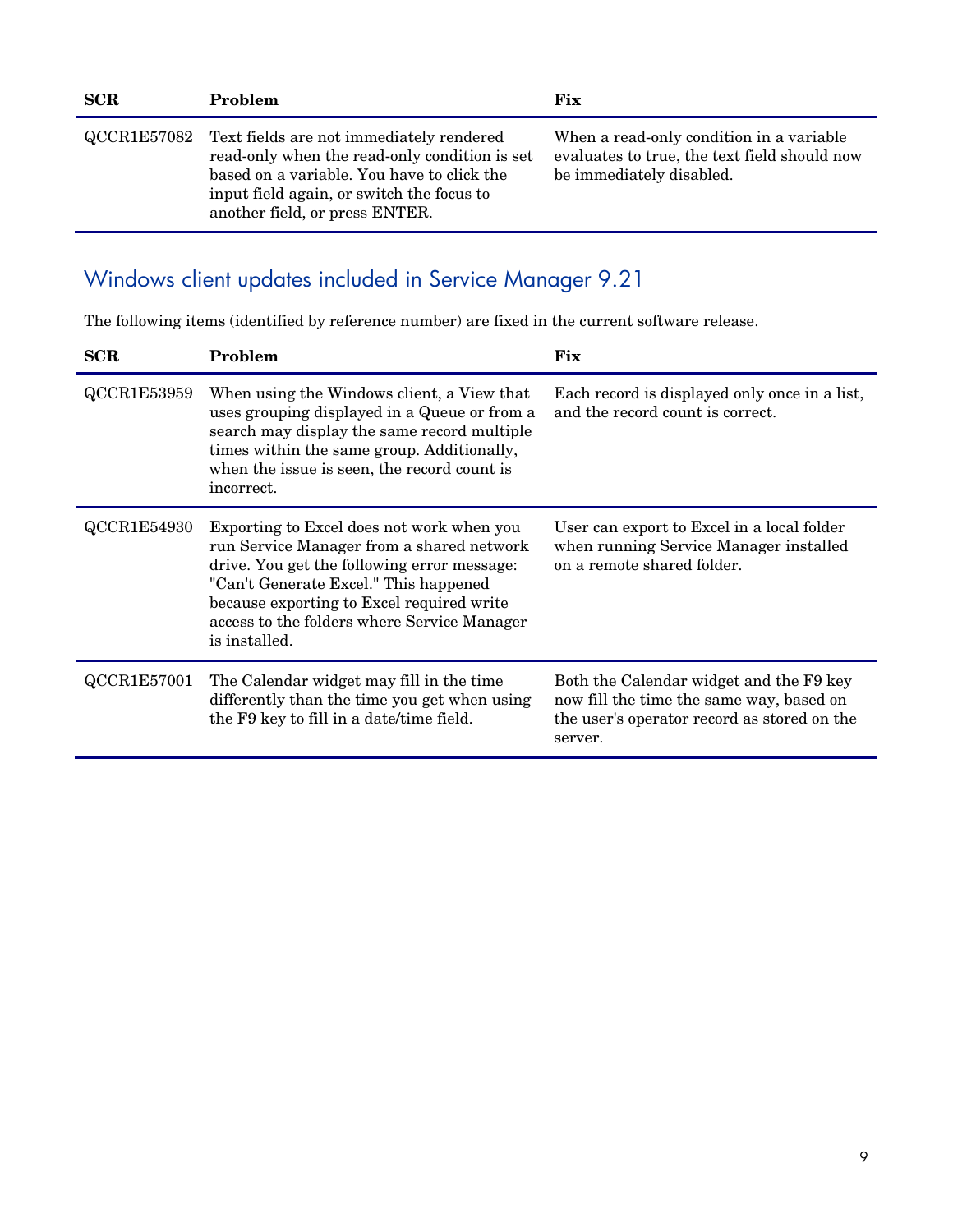# <span id="page-9-0"></span>Known Problems, Limitations, and Workarounds

This software release has the following known issues. To read the Knowledge documents associated with these issues, you can visit HP Software Support Online at the following link and reference the Document ID numbers associated with each issue:

<http://www.hp.com/go/hpsoftwaresupport>

This web site provides contact information and details about the products, services, and support that HP Software offers. Most of the support areas require that you register as an HP Passport user and sign in. Many also require an active support contract. To find more information about support access levels, go to the following URL:

[http://h20230.www2.hp.com/new\\_access\\_levels.jsp](http://h20230.www2.hp.com/new_access_levels.jsp) 

To register for an HP Passport ID, go to the following URL:

<http://h20229.www2.hp.com/passport-registration.html>

| Document<br>ID | <b>Known Issue</b>                                                                                                                                                                                                                     | Workaround                             |
|----------------|----------------------------------------------------------------------------------------------------------------------------------------------------------------------------------------------------------------------------------------|----------------------------------------|
| KM904467       | Scroll bars do not appear on chart components<br>when vertical space is too limited to display the<br>chart. However, when this is done, the charts are<br>so tiny that even with scroll bars the charts<br>would be difficult to use. | Resize the charts so they are useable. |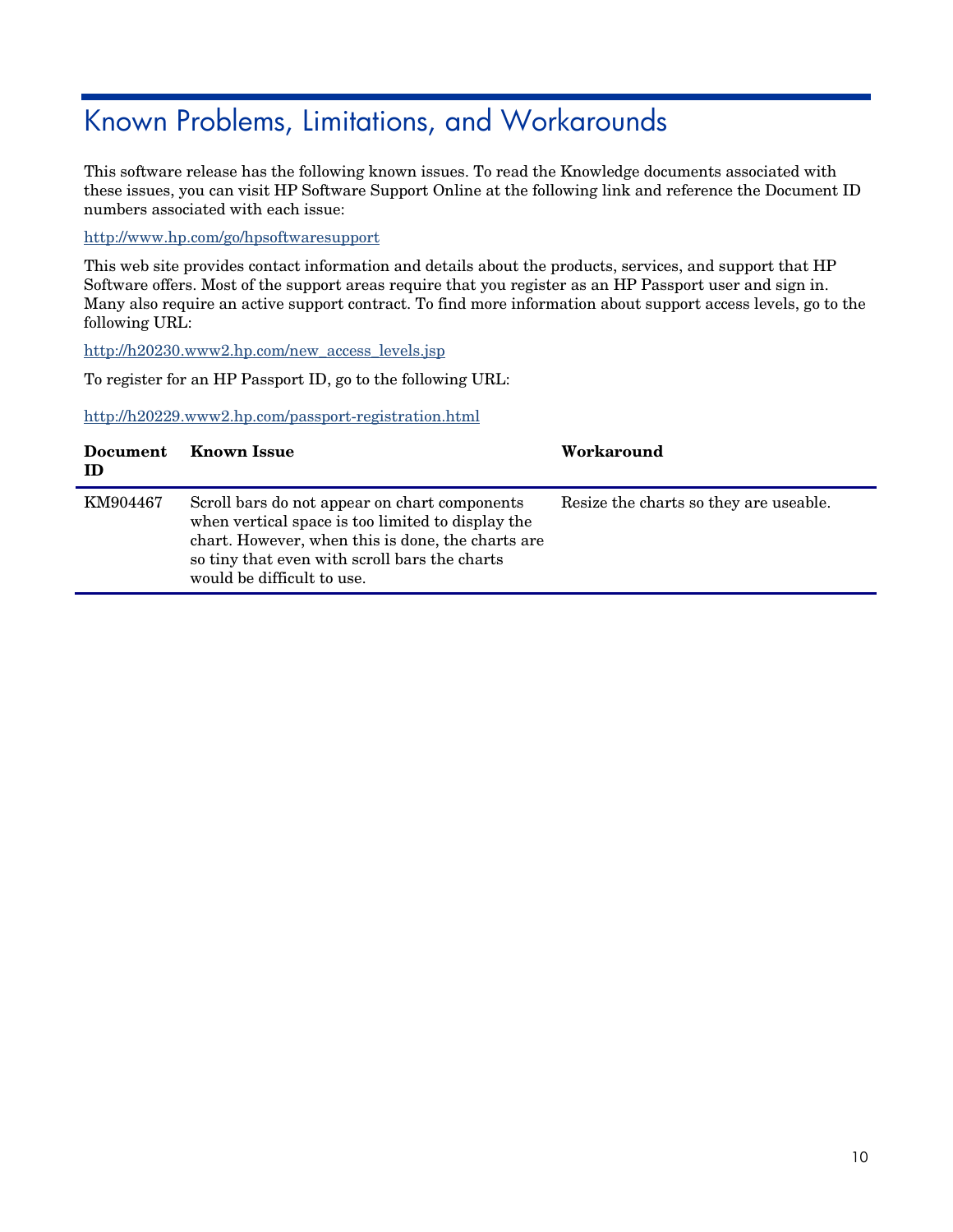# <span id="page-10-0"></span>Installation Notes

Extract the compressed files inluded in the release media to get the installation files for this release. More instructions for installing Service Manager 9.21 are documented in the SM9.21.013 readme.txt file included with this release.

## <span id="page-10-1"></span>Application Unloads

In addition to the installation, this release comes with optional application unloads. When you run the installer, it will add the unload files to your

[SM Root]\platform unloads ([SM Root]/platform unloads) directory.

In order to take advantage of the all server changes, you will need to load the following application unload files:

- QCCR1E55715\_SM921.unl, which includes application changes to reduce jgroups traffic on login.
- MySM-nav.unl, which includes application changes to improve access to MySM.

### **To load an unload file:**

- 1 Make sure the Windows client is configured for a server side load/unload.
	- a) From the Windows client, go to **Window > Preferences > HP Service Manager**.
	- b) Unselect **Client side load/unload** if it is flagged.
	- c) Restart the Windows client.

### 2 Open **Tailoring > Database Manager**.

- 3 Right-click the form or open the options menu and select **Import/Load**.
- 4 Fill in the following fields.

| Field                                      | <b>Description</b>                                                                               |
|--------------------------------------------|--------------------------------------------------------------------------------------------------|
| File Name                                  | Type the name and path of the file to load.                                                      |
| <b>Import Descriptor</b>                   | Since unload files do not require an Import Descriptor record, leave this field<br>blank.        |
| File Type                                  | Select the source operating system of the unload file.                                           |
| $Messages Option - All$<br><b>Messages</b> | Select this option to see all messages that Service Manager generates loading<br>the file.       |
| Messages Option — Totals<br>Only           | Select this option to see only the total number of files Service Manager loads.                  |
| Messages Option — None                     | Select this option to hide all messages that Service Manager generates when<br>loading the file. |

**Note:** You can view the contents of an unload file before importing it by clicking **List Contents**.

5 Click **Load FG**.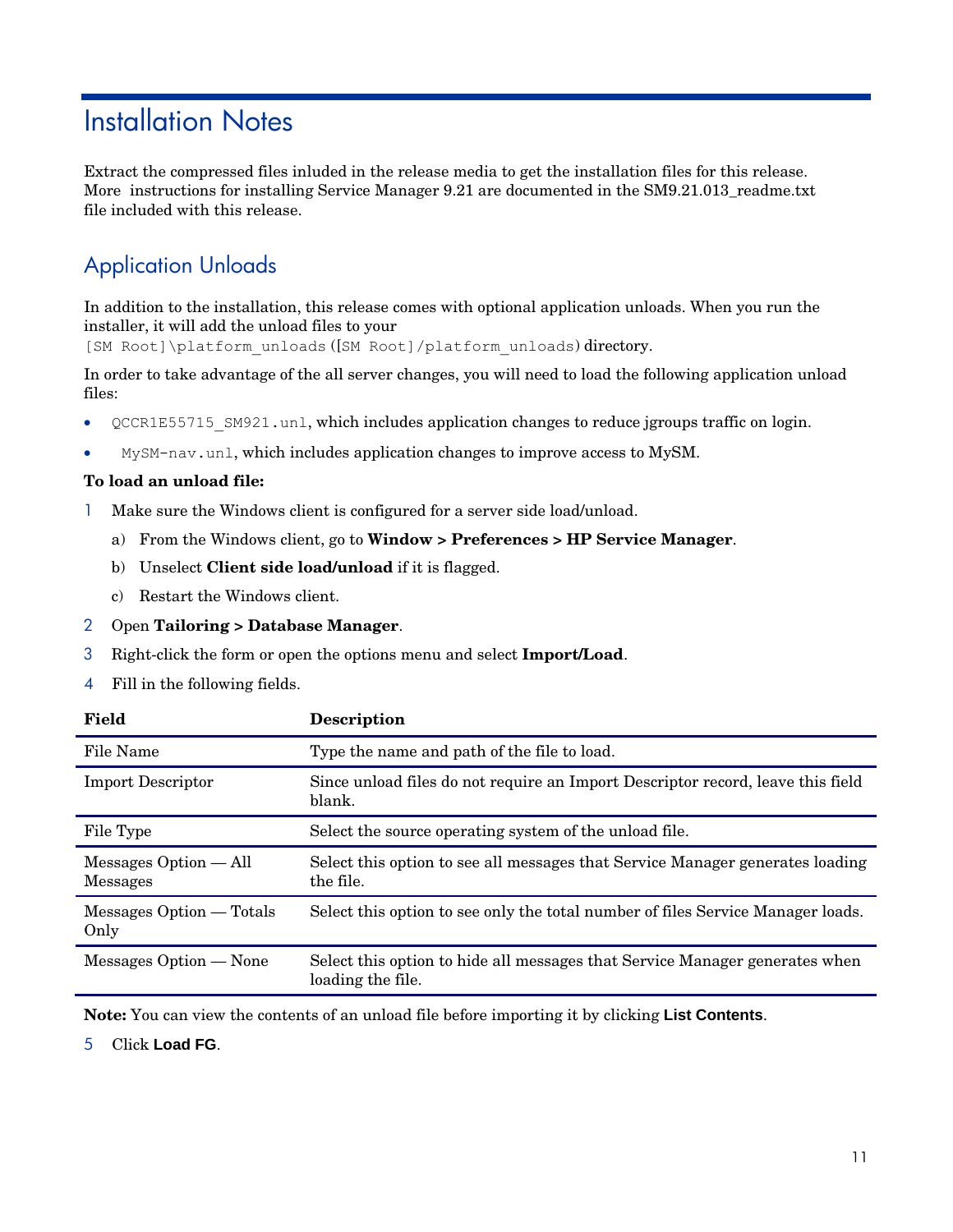## <span id="page-11-0"></span>Service Manager 9.21 Performance best practices

This section outlines a series of changes that improve performance or scalability of SM 9.21. Many of these changes are focused on database layer. These changes are recommended for all customers, and strongly recommended for any customer implementing SRC 1.20. In addition to these recommended changes, there are several required database changes for HP Service Request Catalog 1.20, included in the next section.

### Bypass Inbox creation

This change improves login times for non-GUI (web services) users. It should be made by anyone using Web Services.

To bypass the creation of inboxes for non-GUI users:

- 1 Open Database Manager and search for **globallists**.
- 2 Search globallist for **inboxes**.
- 3 Create an unload/backup copy of the globallist record: List Name: inboxes.
- 4 Delete the globallist record.
- 5 Open Format Control and search for **login.DEFAULT**.
- 6 Select **Subroutines**.
- 7 Type **apm.build.inbox.list** in the Application field.
- 8 Set the condition for Before to **true**.
- 9 Set the condition for Add to **gui()**.
- 10 Save the changes.

### Changes to the SM.ini file

To prevent premature session timeout, add these lines to sm.ini:

```
webservices_sessiontimeout:240 
sessiontimeout:240
```
To improve Web Services performance overall, add this line to sm.ini:

dbcachequery:extaccess

If many users are dealing with attachments or large responses, consider adding these lines to sm.ini:

JVMOption0:-Xms512M JVMOption1:-Xmx512M

### Changes to the Approval Index

This change improves query response. It should made by any customers implementing SRC 1.20.

To update the Approval index:

- 1 Open the DBDICT utility and search for **Approval**.
- 2 Click **Keys**.
- 3 Click **New Field/Key**.
- 4 Select the Type **Nulls & Duplicates.**
- 5 Under **Fields**, enter **approvals.record**.
- 6 Click **Add**.
- 7 Click **Keys**.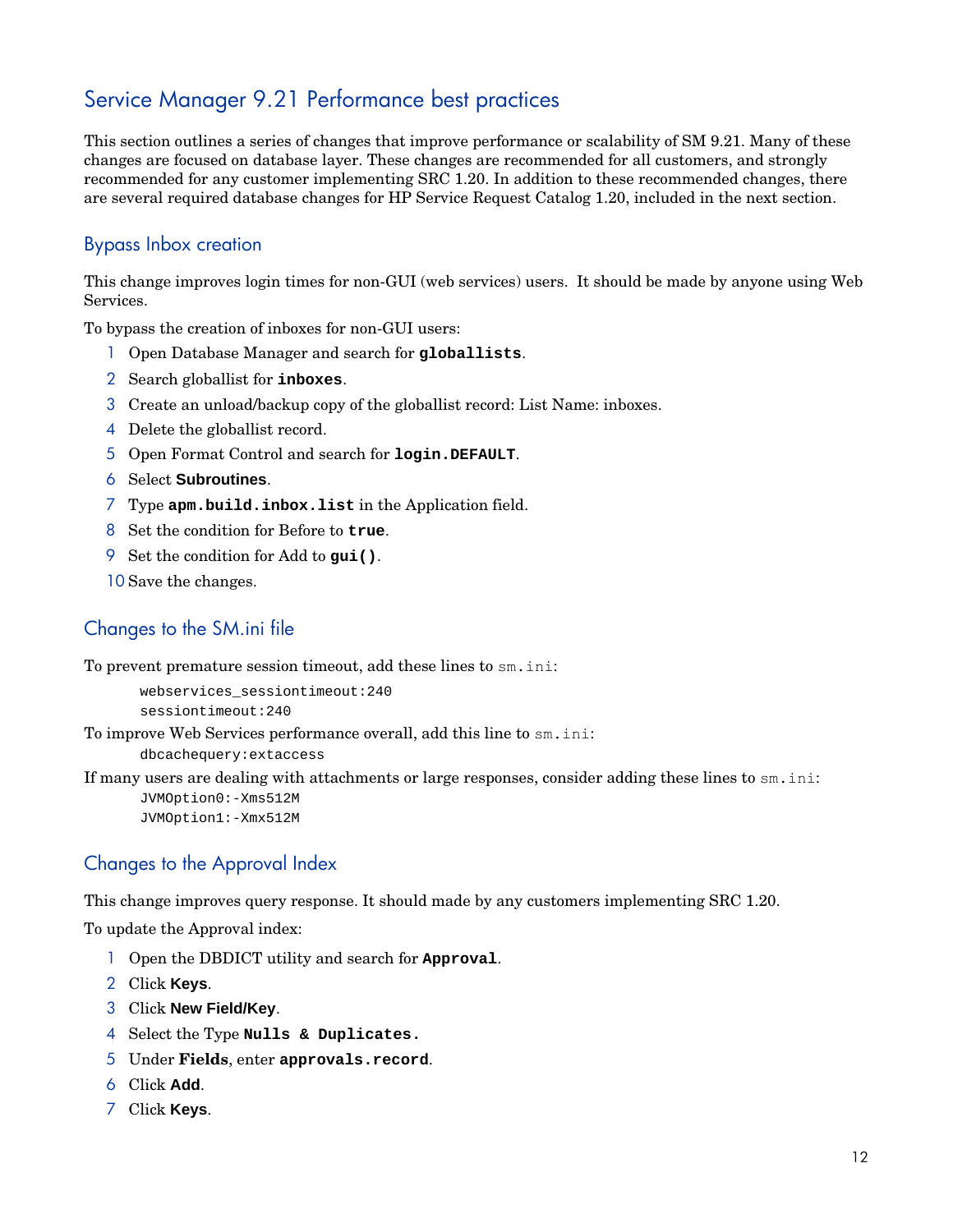- 8 Click **New Field/Key**.
- 9 Select the Type **No Nulls**.
- 10 Under **Fields**, enter **approval.status**.
- 11 Click **Add** and then click **OK.**
- 12 Update table statistics in Oracle.

### Changes to Format Control

This change improves the performance of many Web Service calls. This change should be made by any customer using Web Services.

Make these changes in order to speed up web service requests involving incidents or interactions.

- 1 Open the Format Control utility. (Enter '**fc**' at the Service Manager command line.)
- 2 Search for the Name 'incidents'.
- 3 Select the 'Calculations' button.
- 4 Near the top of the list, find the calculation '\$L.void=jscall("context.ResetForFields", \$file)' **Note:** If condition in the Initial column is set to '**false**', then the Format Control expression is disabled, and this recommendation does not apply.
- 5 Change the condition in the Initial column from '**true**' to '**gui()**'
- 6 Repeat these steps for the probsummary Format Control entry.

## <span id="page-12-0"></span>Required DBDICT changes for HP Service Request Catalog 1.20

This series of changes eliminates the problem of LOB data types causing full table scans. This improves SQL query performance, particularly on Oracle. These changes are useful for all customers but are required for customers implementing SRC 1.20.

- Remap the current.pending.groups field in the Approval file to an Array table
- Remap the parent.tree field in the capability file to an Array table
- Remap the access.list field in the svcCatalog file to an Array table

The Service Manager server is unable to fully translate Service Manager queries to the SQL server when fields appearing in the query are mapped to LOB type fields.

**Important**: You must make the following changes to the files listed above to prevent inefficient scans by the Service Manager server when carrying out queries against those files which reference the indicated fields.

**Note**: If you have already mapped any repeating group in one of the tables to an Array table, you will already have an Array table with an A1 alias. In this case, use a different alias, such as A2, and append that alias value to the base table name to form the table name for the Array table. For example, the detailed instructions below for the Approval table assume you do not already have an Array table for the Approval file. If you already have an A1 table, use alias A2 and name the table APPROVALA2 instead.

### Remap the current.pending.groups array from a CLOB/TEXT field to an Array table

**Note**: Use the dbdict utility, not the system definition utility or the sql mapping utility.

### **To edit the dbdict for the Approval file**:

1 In the Fields pane, scroll down to and double-click on the current.pending.groups array definition line.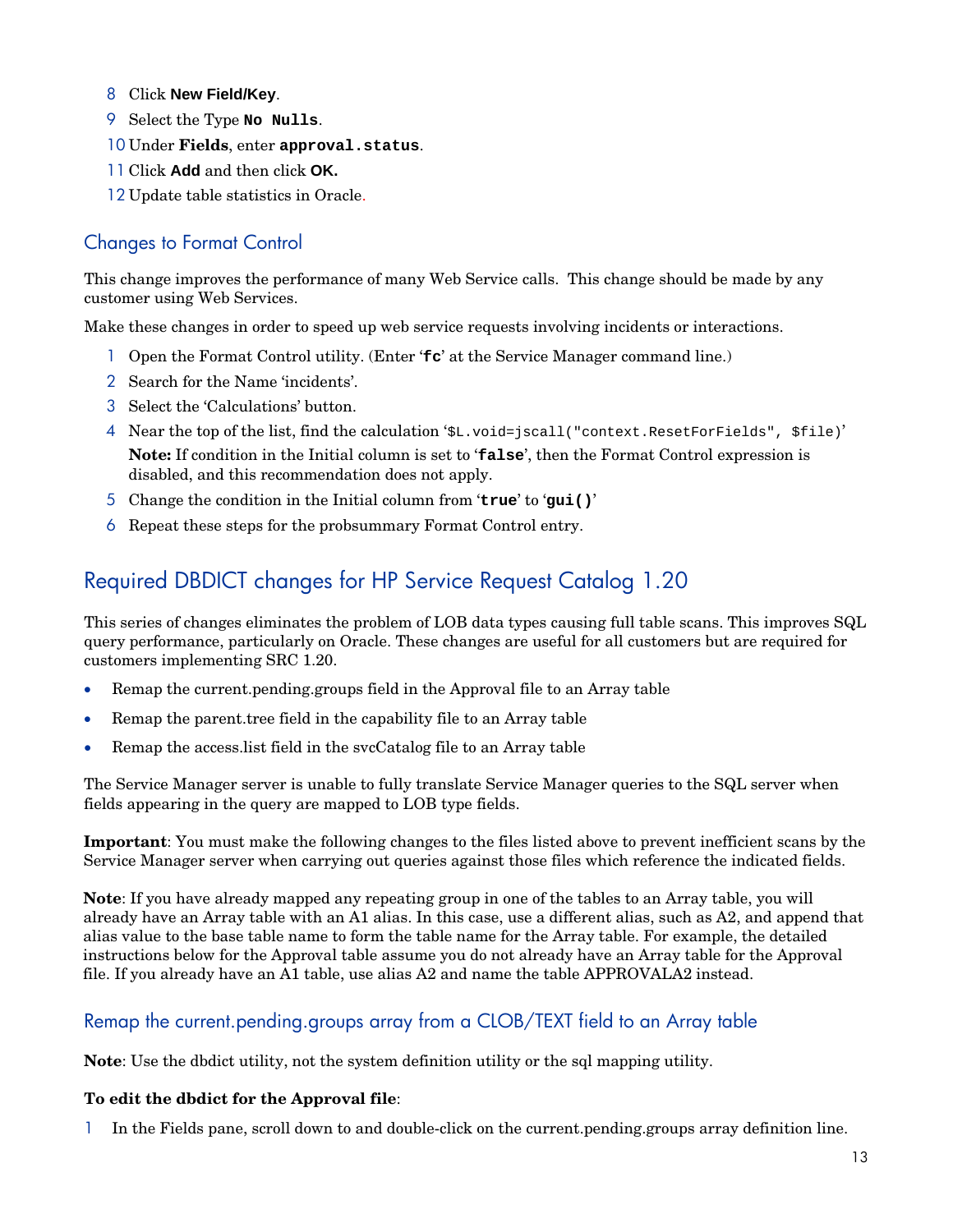- 2 Click the **edit** field.
- 3 Set SQLTable to **a1**.
- 4 Click **Next**. You should be positioned on the dbdict entry for the current.pending.groups **character** field.
- 5 Set SQLTable to **a1**.
- 6 Change the SQL type from CLOB to **VARCHAR(60)** and click **OK**.
- 7 Select the SQL Tables tab and add a new line with alias, name, and type of **a1 APPROVALA1 oracle10**, or the appropriate RDBMS.
- 8 Click **OK**. A pop-up dialog displays with the DDL to create the new table.

**Important**: Do *not* modify the displayed DDL.

- 9 Copy the displayed DDL to the clipboard for future reference.
- 10 Click the **User Alters** button. Do *not* click the SM Alters button.
- 11 Click OK on the main dbdict window to update the dbdict.

**Note**: After you have clicked on "User Alters:"

Service Manager will display a warning dialog, stating that you must now alter the database using the DDL which was just displayed.

However, Service Manager also tries to modify the database directly, using the DDL which was displayed. If it succeeds, nothing further is required.

The operation will succeed, provided that the "sqllogin" account information in the Service Manager **sm.ini** file is for a database user with the necessary rights to issue CREATE TABLE and CREATE INDEX operations.

If the "sqllogin" account information in the Service Manager **sm.ini** file is not for a database user with the necessary rights to issue CREATE TABLE and CREATE INDEX operations, the operation will fail, and the DDL which you copied to the clipboard must be executed against the Service manager database schema by an appropriately authorized user.

- 12 Verify that Service Manager succeeded in creating the new table and index by examining the Service Manager database in your RDBMS to see if the new **APPROVALA1** table was created.
- 13 Note whether or not any SQL error messages are displayed.
- 14 Use Oracle sql developer or another database management tool to verify that the **APPROVALA1** table was created.

### Remap the parent.tree field in the capability file to an Array table

**Note**: Use the dbdict utility, not the system definition utility or the sql mapping utility.

### **To edit the capability file to an Array table**:

- 1 Select the **parent.tree** type array.
- 2 Click the **edit** field.
- 3 Set SQLTable to **a1**.
- 4 Click **Next**. You should be on the **parent.tree** type character.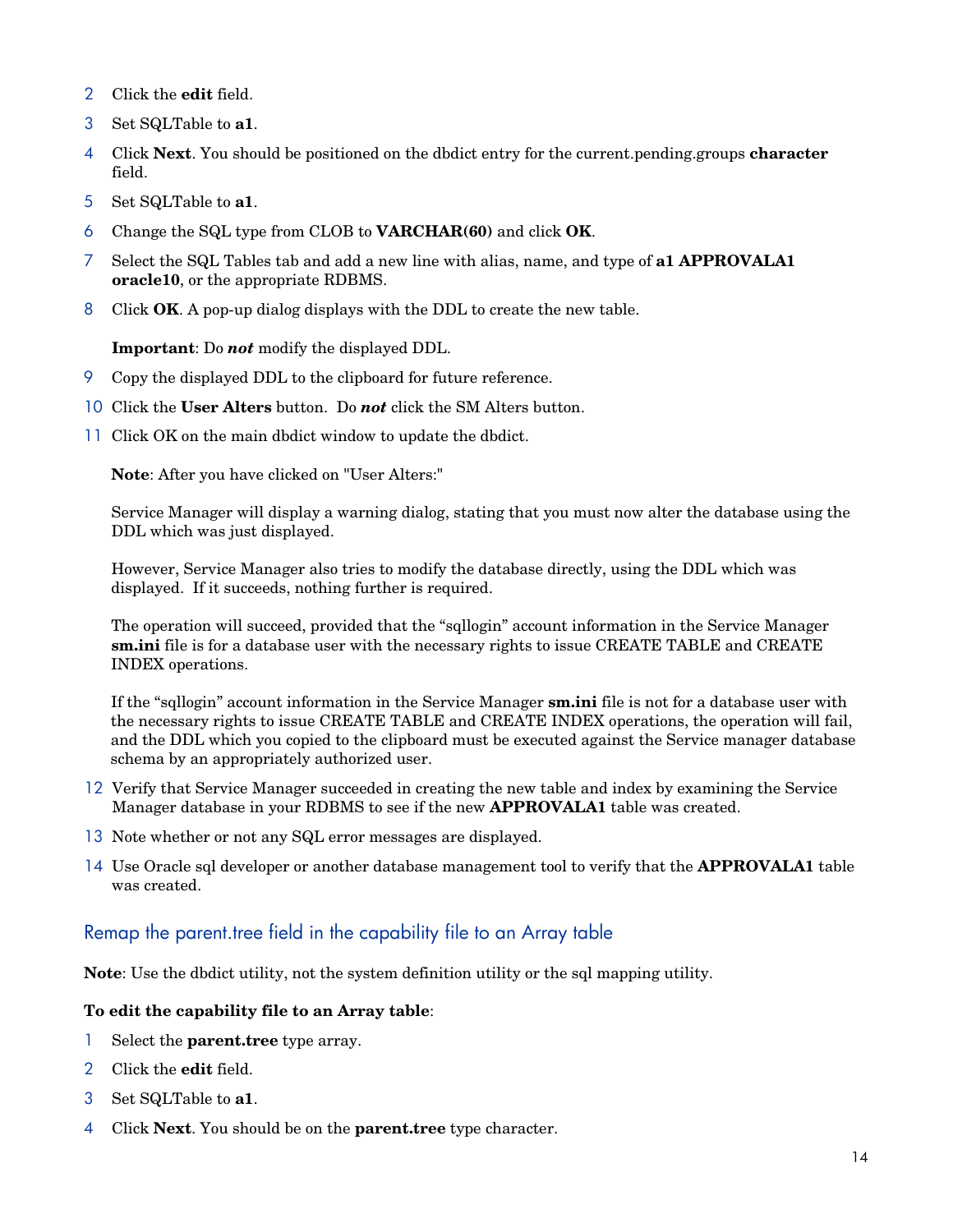- 5 Change the SQL type to **VARCHAR(50)**.
- 6 Change SQLTable to **a1** and click **OK**.
- 7 Go to SQLTables.
- 8 Add **a1 CAPABILITYA1 oracle10**, or the appropriate RDBMS.
- 9 Click **OK**. A pop-up dialog displays with the DDL to create the new table.

**Important**: Do *not* modify the displayed DDL.

- 10 Copy the displayed DDL to the clipboard for future reference.
- 11 Click the **User Alters** button. Do *not* click the SM Alters button.
- 12 Click OK on the main dbdict window to update the dbdict.

**Note**: After you have clicked on "User Alters:"

Service Manager will display a warning dialog, stating that you must now alter the database using the DDL which was just displayed.

However, Service Manager also tries to modify the database directly, using the DDL which was displayed. If it succeeds, nothing further is required.

The operation will succeed, provided that the "sqllogin" account information in the Service Manager **sm.ini** file is for a database user with the necessary rights to issue CREATE TABLE and CREATE INDEX operations.

If the "sqllogin" account information in the Service Manager **sm.ini** file is not for a database user with the necessary rights to issue CREATE TABLE and CREATE INDEX operations, the operation will fail, and the DDL which you copied to the clipboard must be executed against the Service manager database schema by an appropriately authorized user.

- 13 Verify that Service Manager succeeded in creating the new table and index by examining the Service Manager database in your RDBMS to see if the new **CAPABILITYA1** table was created.
- 14 Note whether or not any SQL error messages are displayed.
- 15 Use Oracle sql developer or another database management tool to verify that the **CAPABILITYA1** table was created.

### Remap the acces.list field in the svcCatalog file to an Array table

**Note**: Use the dbdict utility, not the system definition utility or the sql mapping utility.

### **To edit the svcCatalog file to an Array table**:

- 1 Select the **access.list** type array.
- 2 Click the **edit** field.
- 3 Set SQLTable to **a2**.
- 4 Click **Next**. You should be on the **access.list** type character.
- 5 Change the SQL type to **VARCHAR(50)**.
- 6 Change SQLTable to **a2** and click **OK**.
- 7 Go to SQLTables.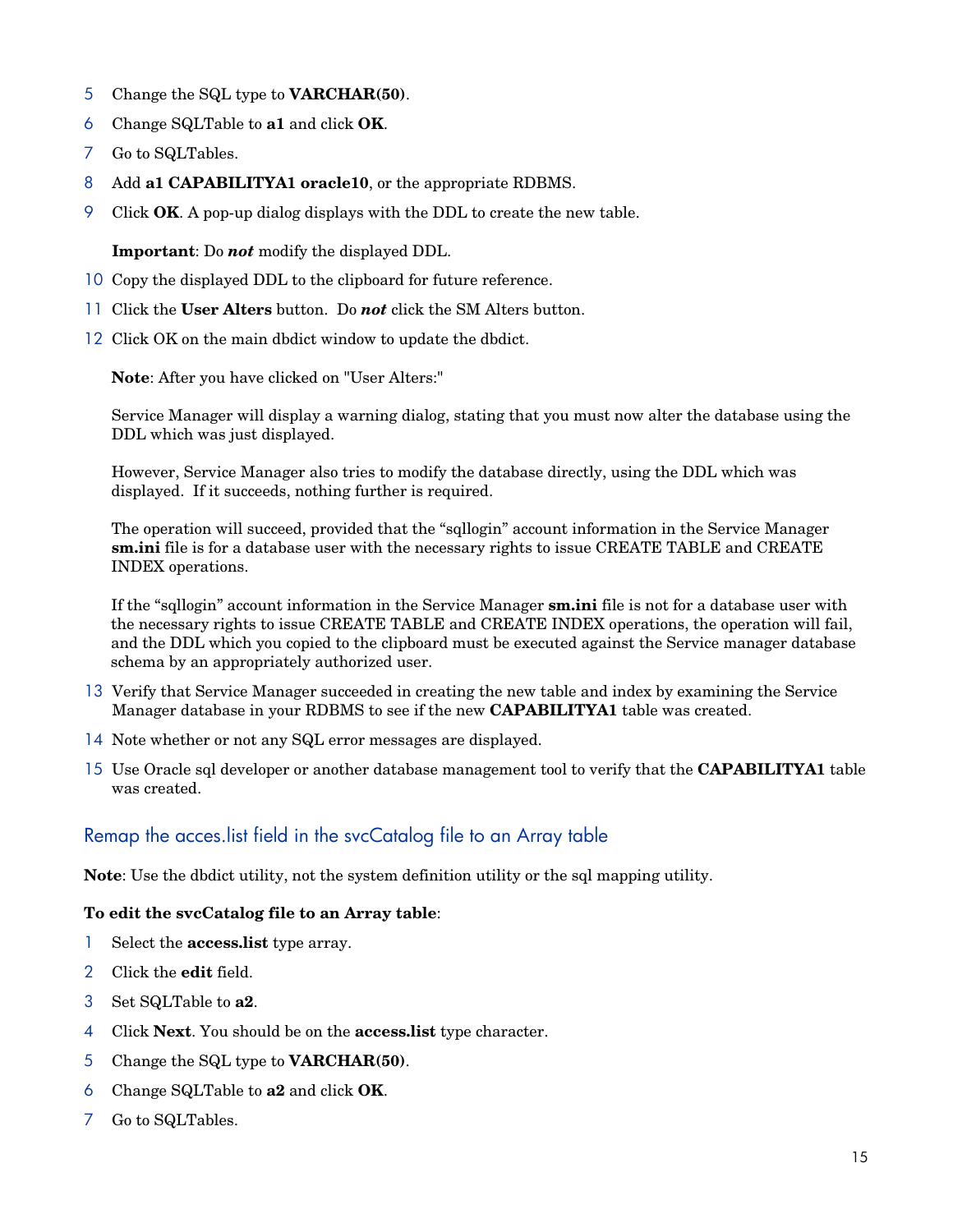- 8 Add **a2 SVCCATALOGA2 oracle10**, or the appropriate RDBMS.
- 9 Click **OK**. A pop-up dialog displays with the DDL to create the new table.

**Important**: Do *not* modify the displayed DDL.

- 10 Copy the displayed DDL to the clipboard for future reference.
- 11 Click the **User Alters** button. Do *not* click the SM Alters button.
- 12 Click OK on the main dbdict window to update the dbdict.

**Note**: After you have clicked on "User Alters:"

Service Manager will display a warning dialog, stating that you must now alter the database using the DDL which was just displayed.

However, Service Manager also tries to modify the database directly, using the DDL which was displayed. If it succeeds, nothing further is required.

The operation will succeed, provided that the "sqllogin" account information in the Service Manager **sm.ini** file is for a database user with the necessary rights to issue CREATE TABLE and CREATE INDEX operations.

If the "sqllogin" account information in the Service Manager **sm.ini** file is not for a database user with the necessary rights to issue CREATE TABLE and CREATE INDEX operations, the operation will fail, and the DDL which you copied to the clipboard must be executed against the Service manager database schema by an appropriately authorized user.

- 13 Verify that Service Manager succeeded in creating the new table and index by examining the Service Manager database in your RDBMS to see if the new **SVCCATALOGA2** table was created.
- 14 Note whether or not any SQL error messages are displayed.
- <span id="page-15-0"></span>15 Use Oracle sql developer or another database management tool to verify that the **SVCCATALOGA2** table was created.

# Verified Environments

The Compatibility Matrix lists supported versions of operating systems, browsers, HP Software products, and other compatibility and support information.

To access the Compatibility Matrix:

- 1 Use a browser to navigate to the Software Support Online (SSO) web page: [http://support.openview.hp.com/sc/support\\_matrices.jsp](http://support.openview.hp.com/sc/support_matrices.jsp)
- 2 Log on with your Customer ID and password or your HP Passport sign-in.
- 3 Navigate to the applicable information.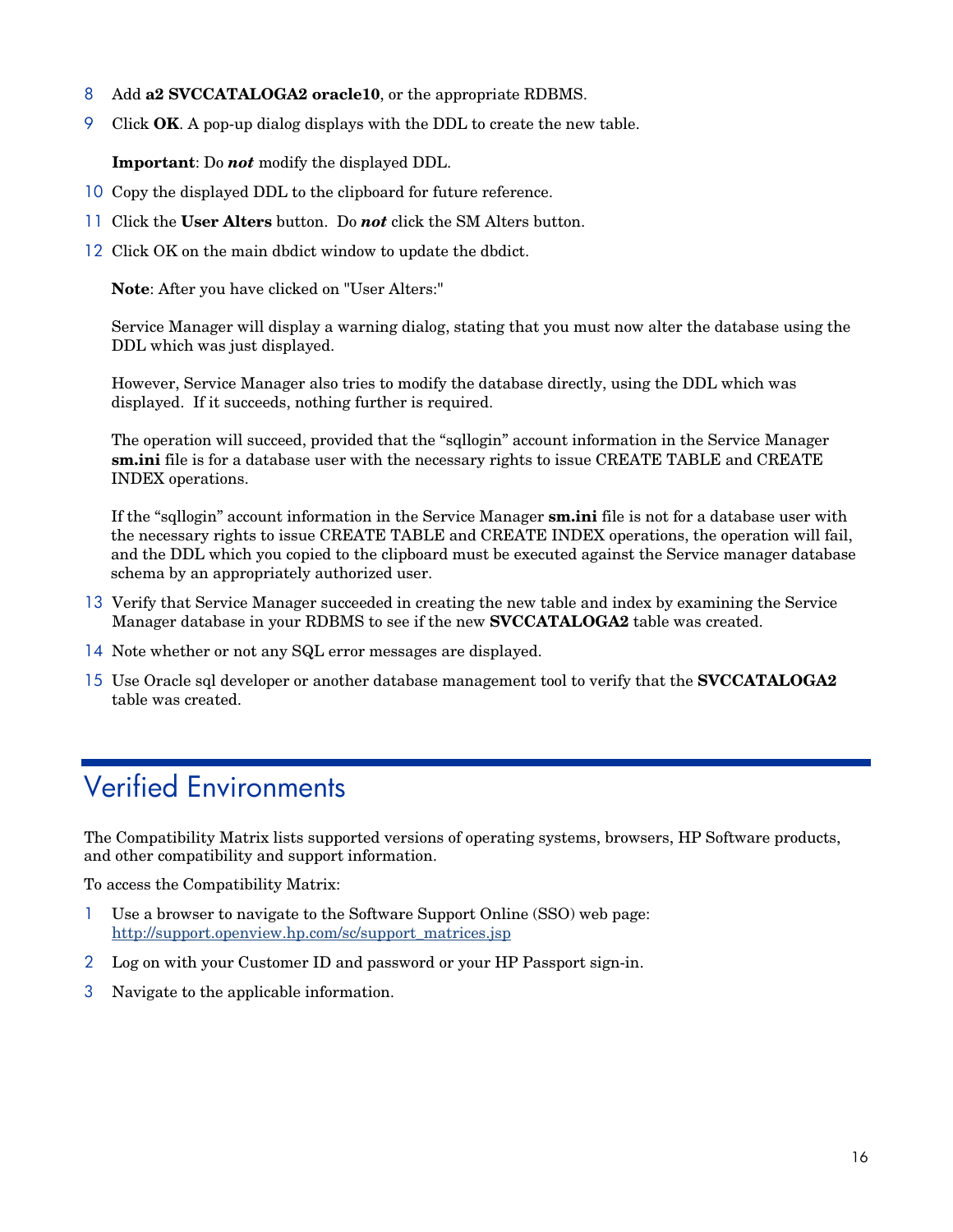# <span id="page-16-0"></span>Local Language Support

UTF-8 is part of the Unicode standard, which enables you to encode text in practically any script and language. Service Manager 9.21 supports UTF-8 as an encoding method for new or existing data. It can support multiple languages that adhere to the Unicode standard on the same server.

# <span id="page-16-1"></span>Support

You can visit the HP Software support web site at:

www.hp.com/go/hpsoftwaresupport

This web site provides contact information and details about the products, services, and support that HP Software offers.

HP Software online software support provides customer self-solve capabilities. It provides a fast and efficient way to access interactive technical support tools needed to manage your business. As a valued support customer, you can benefit by using the support site to:

- Search for knowledge documents of interest
- Submit and track support cases and enhancement requests
- Download software patches
- Manage support contracts
- Look up HP support contacts
- Review information about available services
- Enter into discussions with other software customers
- Research and register for software training

Most of the support areas require that you register as an HP Passport user and sign in. Many also require an active support contract. To find more information about support access levels, go to the following URL:

[http://h20230.www2.hp.com/new\\_access\\_levels.jsp](http://h20230.www2.hp.com/new_access_levels.jsp)

To register for an HP Passport ID, go to the following URL:

<http://h20229.www2.hp.com/passport-registration.html>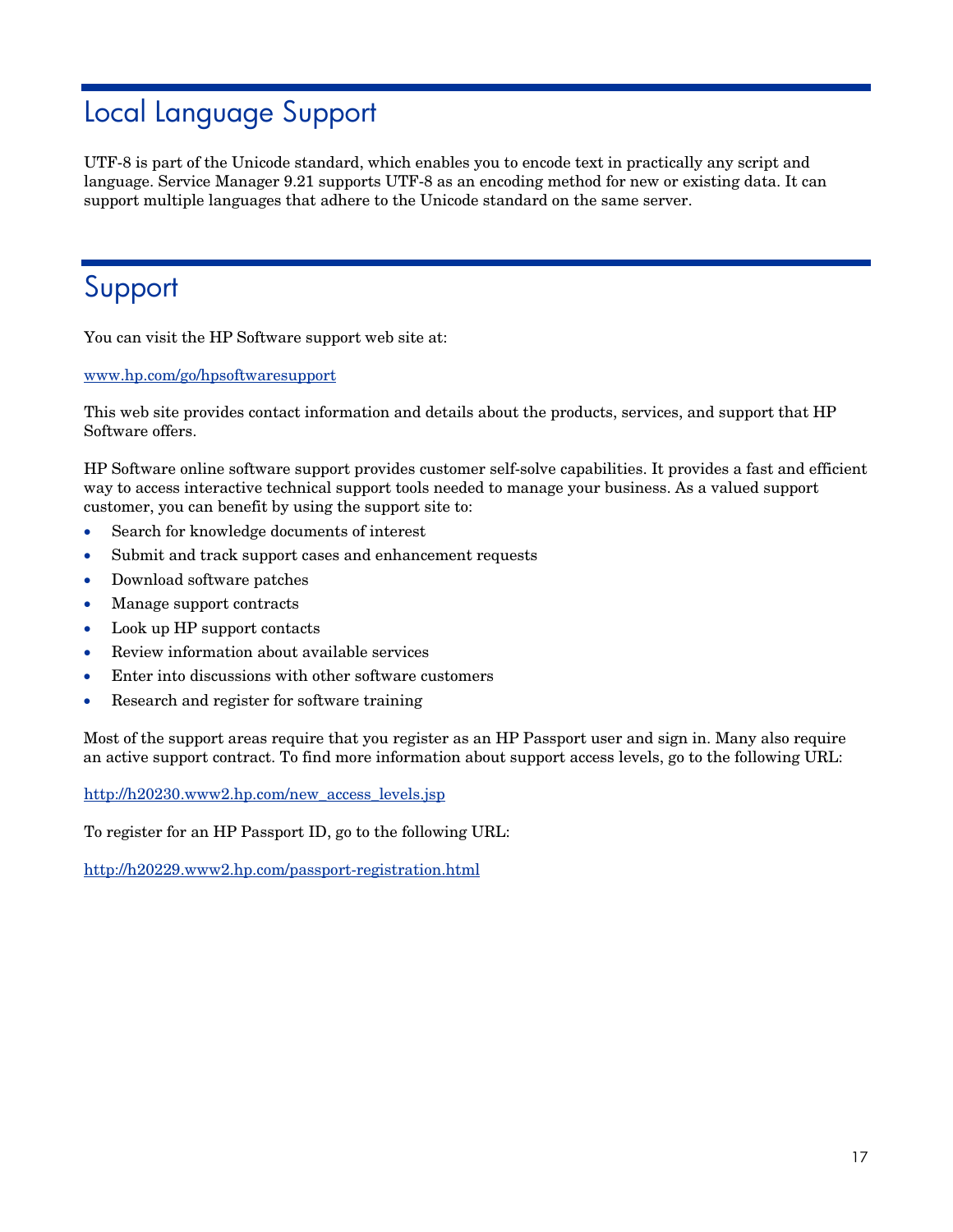# <span id="page-17-0"></span>Legal Notices

© Copyright 1994-2010 Hewlett-Packard Development Company, L.P.

Confidential computer software. Valid license from HP required for possession, use or copying. Consistent with FAR 12.211 and 12.212, Commercial Computer Software, Computer Software Documentation, and Technical Data for Commercial Items are licensed to the U.S. Government under vendor's standard commercial license.

The only warranties for HP products and services are set forth in the express warranty statements accompanying such products and services. Nothing herein should be construed as constituting an additional warranty. HP shall not be liable for technical or editorial errors or omissions contained herein.

The information contained herein is subject to change without notice.

This product includes cryptographic software written by Eric Young (eay@cryptsoft.com). This product includes software written by Tim Hudson (tjh@cryptsoft.com). Smack software copyright © Jive Software, 1998-2004. SVG Viewer, Mozilla JavaScript-C (SpiderMonkey), and Rhino software Copyright © 1998-2004 The Mozilla Organization. This product includes software developed by the OpenSSL Project for use in the OpenSSL toolkit. (http:// www.openssl.org). OpenSSL software copyright 1998-2005 The OpenSSL Project. All rights reserved. This project includes software developed by the MX4J project (http://mx4j.sourceforge.net). MX4J software copyright © 2001-2004 MX4J Team. All rights reserved. JFreeChart software © 2000-2004, Object Refinery Limited. All rights reserved. JDOM software copyright © 2000 Brett McLaughlin, Jason Hunter. All rights reserved. LDAP, OpenLDAP, and the Netscape Directory SDK Copyright © 1995- 2004 Sun Microsystems, Inc. Japanese Morphological Analyzer © 2004 Basis Technology Corp. The Sentry Spelling-Checker Engine Copyright © 2000 Wintertree Software Inc. Spell Checker copyright © 1995-2004 Wintertree Software Inc. CoolMenu software copyright © 2001 Thomas Brattli. All rights reserved. Coroutine Software for Java owned by Neva Object Technology, Inc. and is protected by US and international copyright law. Crystal Reports Pro and Crystal RTE software © 2001 Crystal Decisions, Inc., All rights reserved. Eclipse software © Copyright 2000, 2004 IBM Corporation and others. All rights reserved. Copyright 2001-2004 Kiran Kaja and Robert A. van Engelen, Genivia Inc. All rights reserved. Xtree copyright 2004 Emil A. Eklund. This product includes software developed by the Indiana University Extreme! Lab (<http:// www.extreme.indiana.edu/>). Portions copyright © Daniel G. Hyans, 1998. cbg.editor Eclipse plugin copyright © 2002, Chris Grindstaff. Part of the software embedded in this product is gSOAP software. Portions created by gSOAP are copyright © 2001-2004 Robert A. van Engelen, Genivia Inc. All Rights Reserved. Copyright © 1991-2005 Unicode, Inc. All rights reserved. Distributed under the Terms of Use in http:// www.unicode.org/ copyright.html.

For information about third-party license agreements, see the licenses directory on the product installation DVD (\redistributables\licenses).

Java™ and all Java based trademarks and logos are trademarks or registered trademarks of Sun Microsystems, Inc. in the U.S. and other countries.

Microsoft® and Windows® are U.S. registered trademarks of Microsoft Corporation.

Oracle® is a registered US trademark of Oracle Corporation, Redwood City, California.

UNIX<sup>®</sup> is a registered trademark of The Open Group.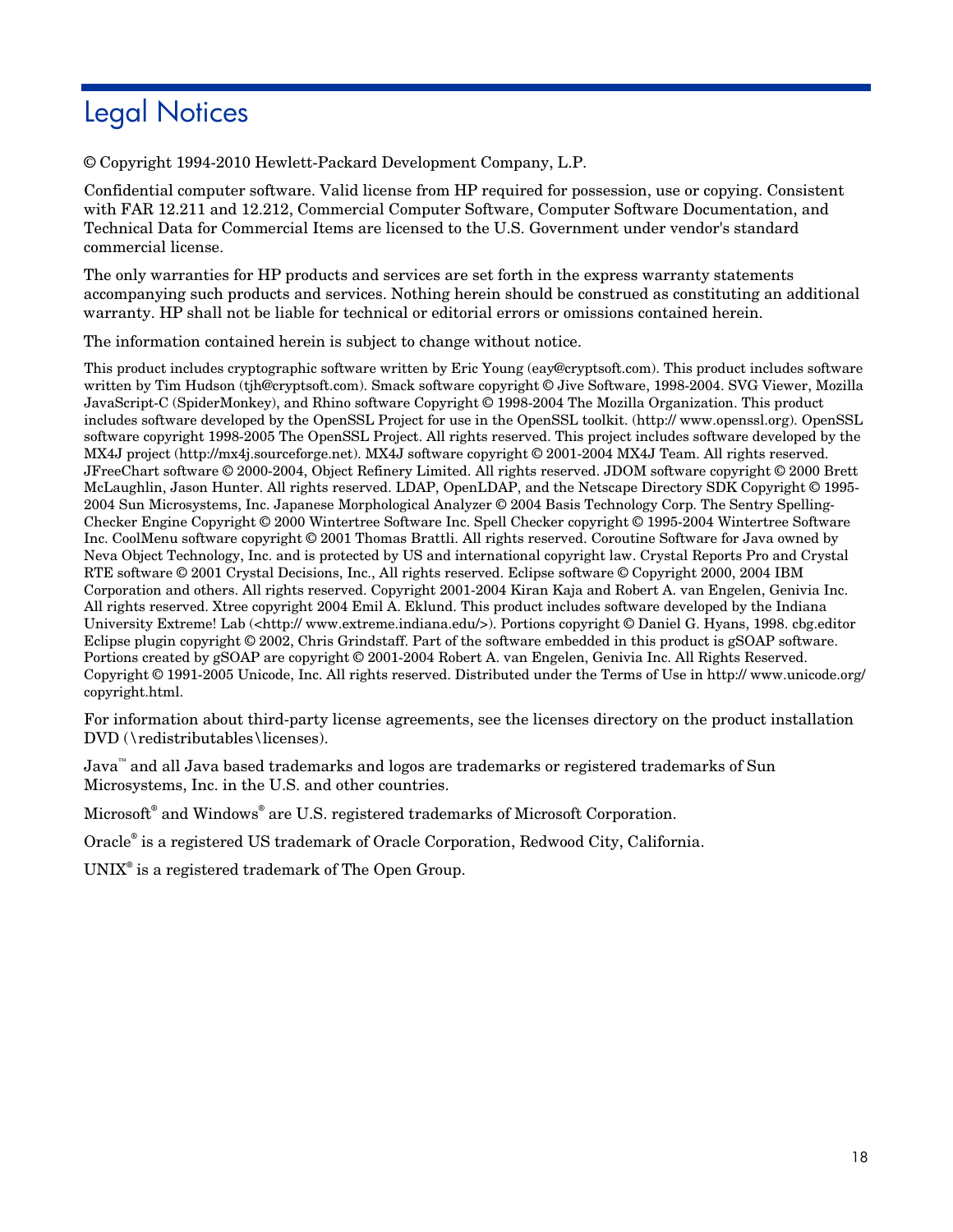# HP Service Request Catalog

For the Windows ® operating system

Software Version: 1.20

<span id="page-18-0"></span>Release Notes

Document Release Date: December 2010 Software Release Date: December 2010

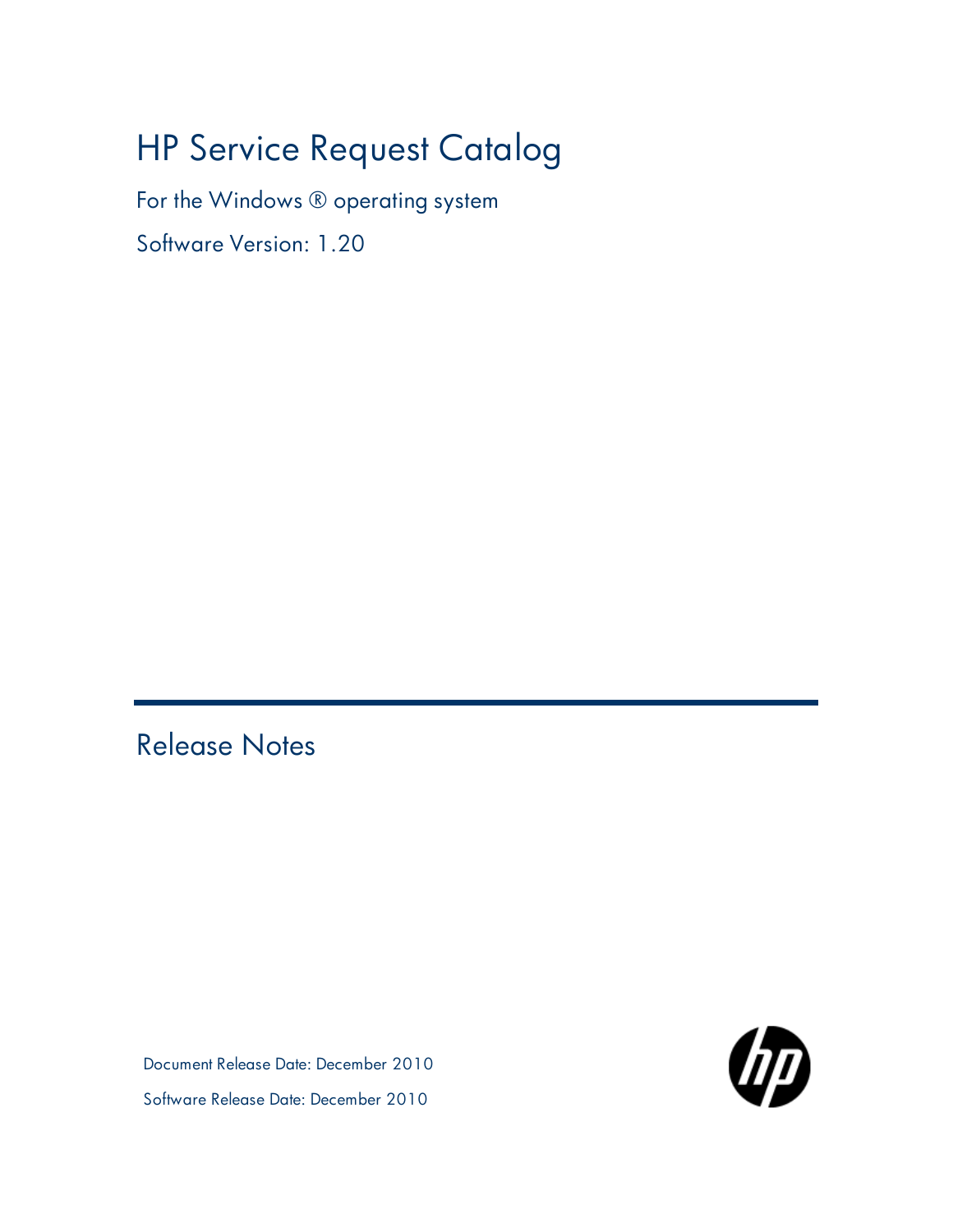# **Legal Notices**

## **Warranty**

The only warranties for HP products and services are set forth in the express warranty statements accompanying such products and services. Nothing herein should be construed as constituting an additional warranty. HP shall not be liable for technical or editorial errors or omissions contained herein.

The information contained herein is subject to change without notice.

## **Restricted Rights Legend**

Confidential computer software. Valid license from HP required for possession, use or copying. Consistent with FAR 12.211 and 12.212, Commercial Computer Software, Computer Software Documentation, and Technical Data for Commercial Items are licensed to the U.S. Government under vendor's standard commercial license.

## **Copyright Notice**

© Copyright 2010 - 2011 Hewlett-Packard Development Company, L.P.

## **Trademark Notices**

Adobe™ is a trademark of Adobe Systems Incorporated.

Microsoft® and Windows® are U.S. registered trademarks of Microsoft Corporation.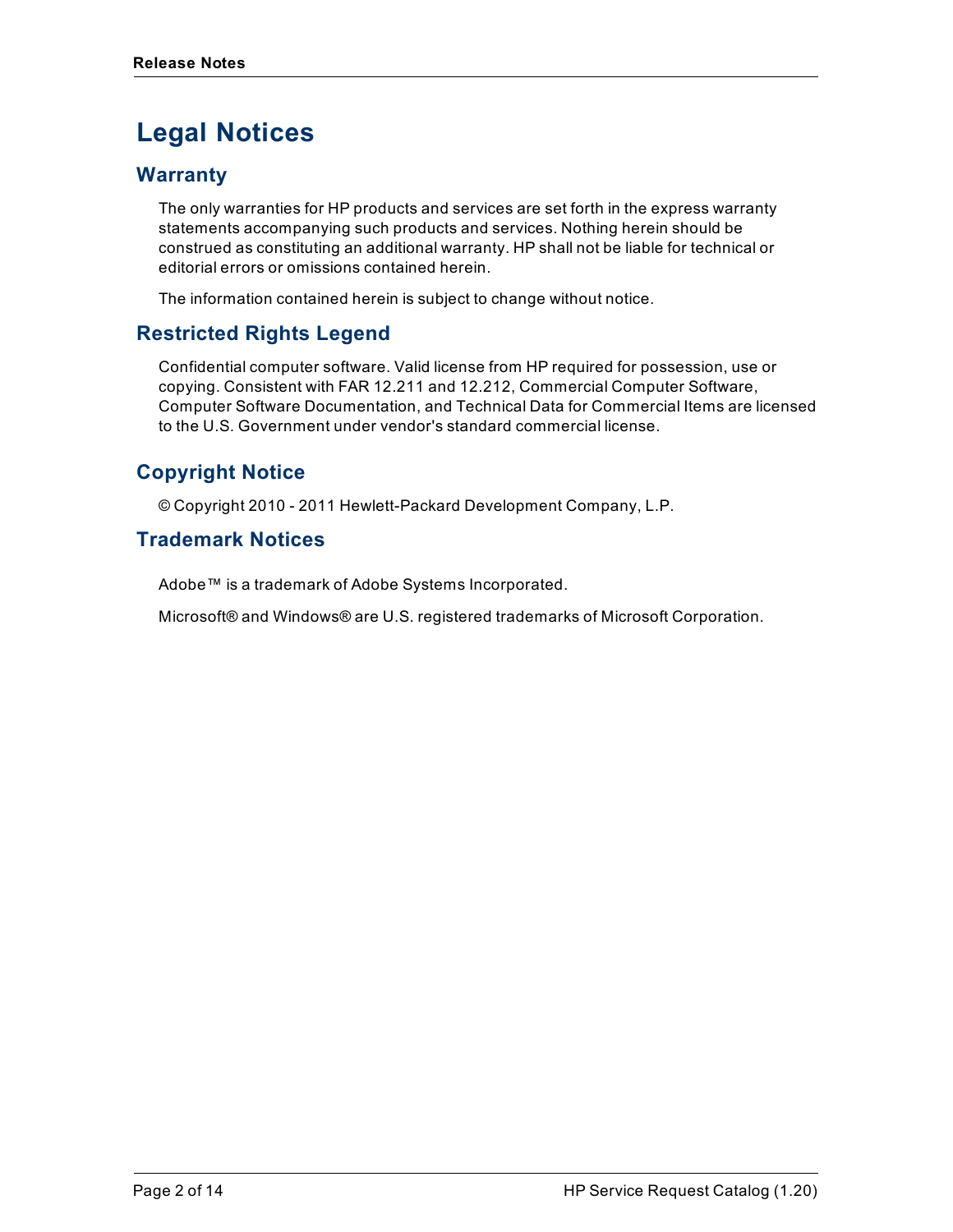## **Documentation Updates**

The title page of this document contains the following identifying information:

- Software Version number, which indicates the software version.
- Document Release Date, which changes each time the document is updated.
- Software Release Date, which indicates the release date of this version of the software.

To check for recent updates or to verify that you are using the most recent edition of a document, go to:

#### **http://h20230.www2.hp.com/selfsolve/manuals**

This site requires that you register for an HP Passport and log on. To register for an HP Passport ID, go to:

#### **http://h20229.www2.hp.com/passport-registration.html**

Or click the **New users - please register** link on the HP Passport log on page.

You will also receive updated or new editions if you subscribe to the appropriate product support service. Contact your HP sales representative for details.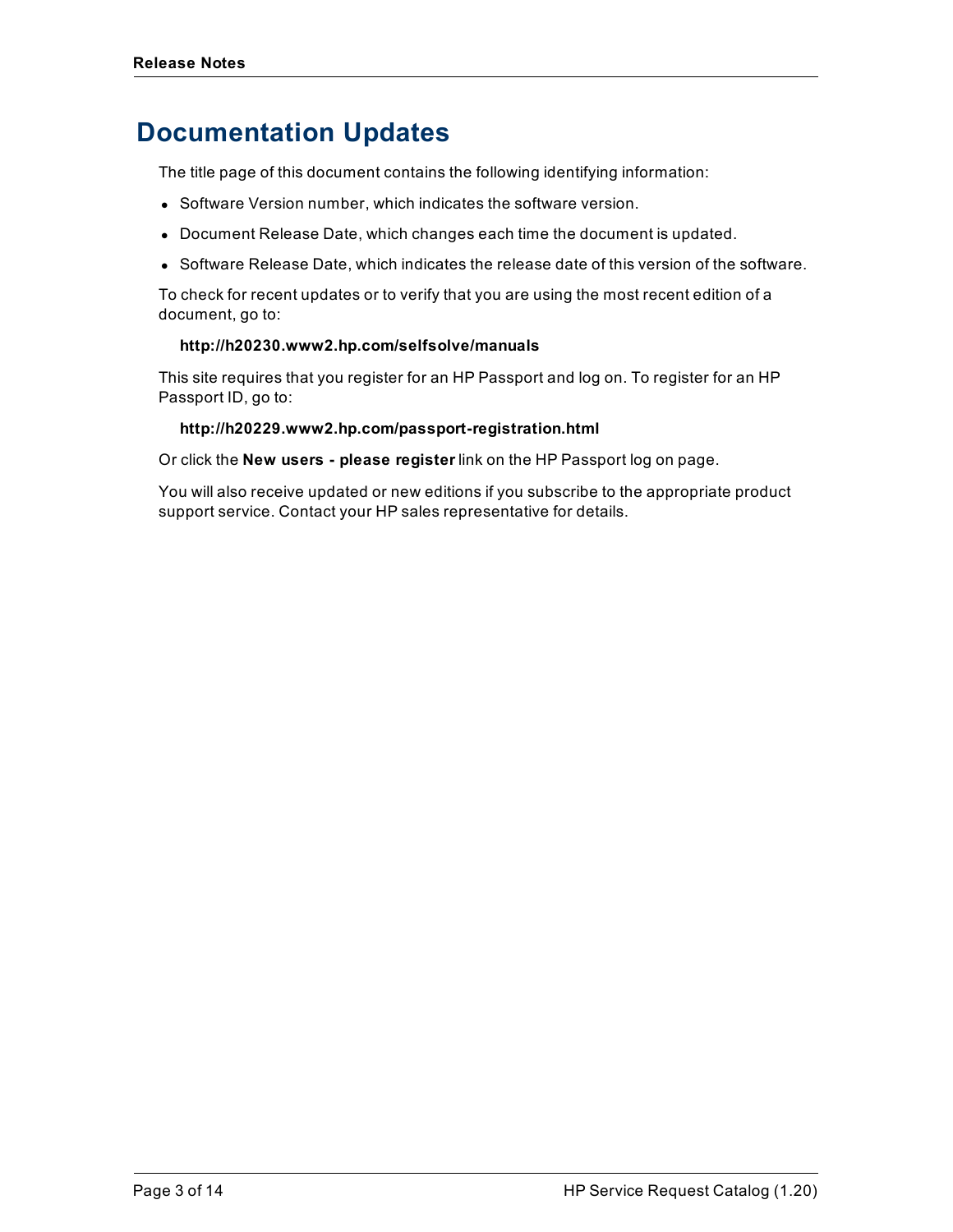# **Support**

Visit the HP Software Support Online web site at:

### **http://www.hp.com/go/hpsoftwaresupport**

This web site provides contact information and details about the products, services, and support that HP Software offers.

HP Software online support provides customer self-solve capabilities. It provides a fast and efficient way to access interactive technical support tools needed to manage your business. As a valued support customer, you can benefit by using the support web site to:

- Search for knowledge documents of interest
- Submit and track support cases and enhancement requests
- Download software patches
- Manage support contracts
- Look up HP support contacts
- Review information about available services
- Enter into discussions with other software customers
- Research and register for software training

Most of the support areas require that you register as an HP Passport user and sign in. Many also require a support contract. To register for an HP Passport ID, go to:

### **http://h20229.www2.hp.com/passport-registration.html**

To find more information about access levels, go to:

**http://h20230.www2.hp.com/new\_access\_levels.jsp**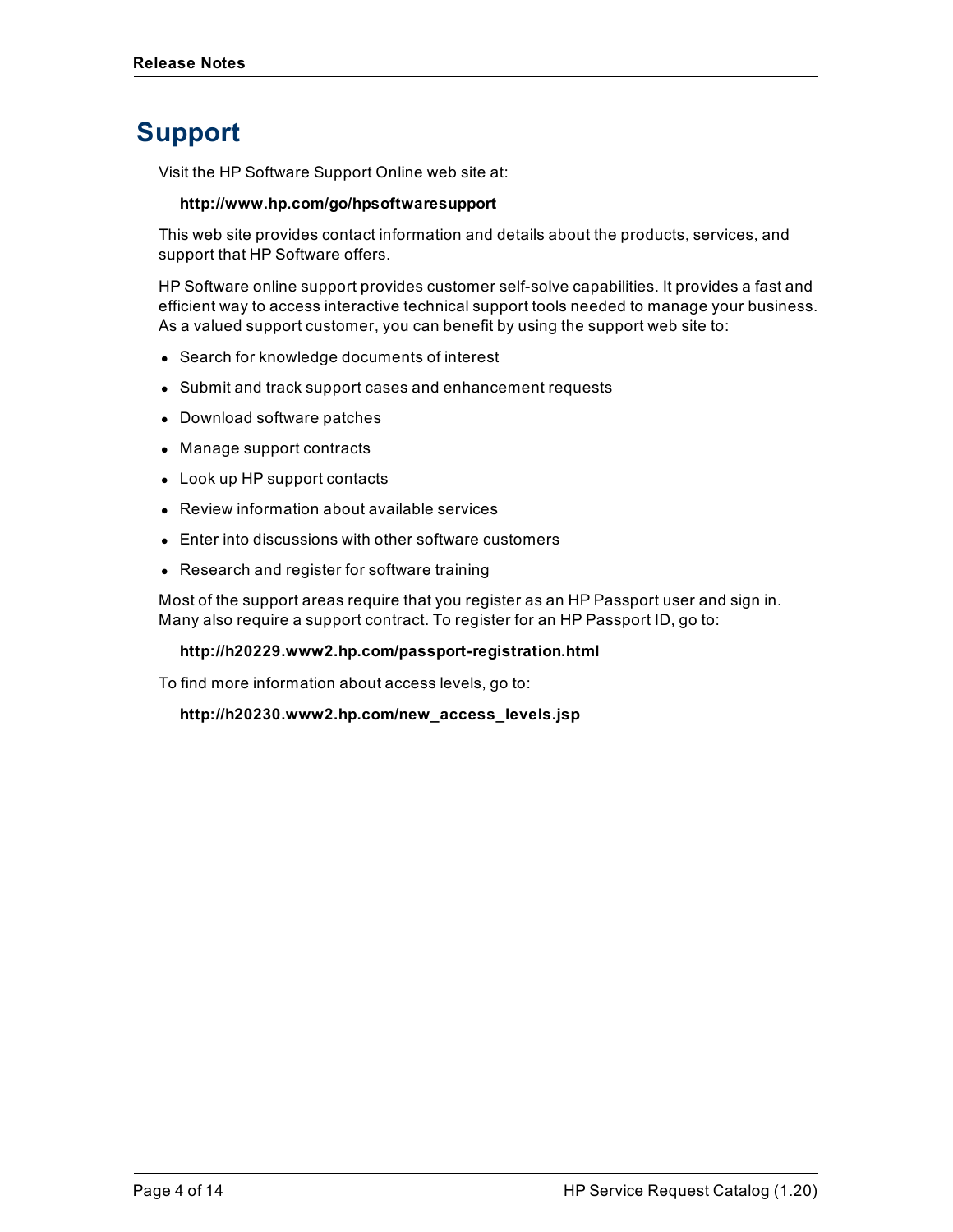# **Contents**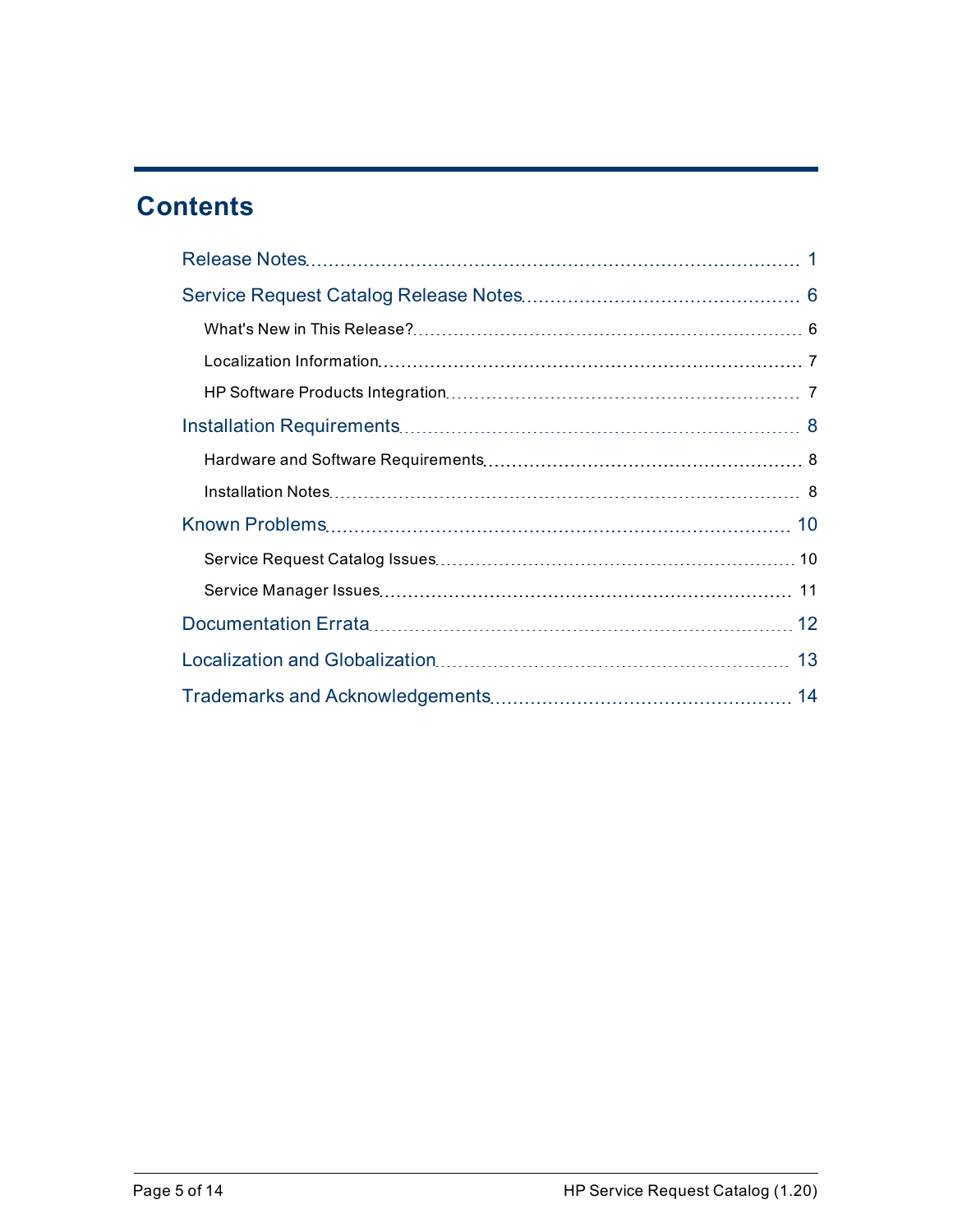# <span id="page-23-0"></span>**Service Request Catalog Release Notes**

This document is an overview of the Service Request Catalog (SRC) release. It contains important information that is not included in books or Help. You can find information about the following in this document:

[Installation](#page-25-1) [Requirements](#page-25-1)

[Known](#page-27-0) [Problems](#page-27-0)

[Documentation](#page-29-0) [Errata](#page-29-0)

[Localization](#page-30-0) [and](#page-30-0) [Globalization](#page-30-0)

[Trademarks](#page-31-0) [and](#page-31-0) [Acknowledgments](#page-31-0)

## <span id="page-23-1"></span>**What's New in This Release?**

Service Request Catalog is a front end applicationService Manager v7.11. It enables you to request products and services, monitor your requests and approvals. The Service Manager backend processing of the request and approval are transparent to the user. The following table describes the primary features in the Service Request Catalog application.

| <b>Feature</b>            | <b>Description</b>                                                                                                                                                                                               |
|---------------------------|------------------------------------------------------------------------------------------------------------------------------------------------------------------------------------------------------------------|
| User Interface            | A contemporary design with tabs for Dashboard, Account,<br>Services, and Support. Each tab is a landing page with<br>information about using that service or feature.                                            |
| Request detail            | View and update request detail for submitted requests.                                                                                                                                                           |
| Attachments               | Attach documents to requests or view attachments to item<br>descriptions.                                                                                                                                        |
| Localization              | The application is localized in French, Italian, German,<br>Spanish, Brazilian Portuguese, Dutch, Simplified Chinese,<br>Japanese. Language Builder enables you to localize the<br>interface in other languages. |
| Transparent cache refresh | The server data is refreshed at configurable intervals.                                                                                                                                                          |
| History                   | View a complete history of requests and approvals.                                                                                                                                                               |
| <b>Notifications</b>      | The user receives e-mail notifications when the status of a<br>request changes.                                                                                                                                  |
| Shortcut links            | Create shortcuts and bookmarks to frequently visited<br>locations.                                                                                                                                               |
| Graceful error handling   | Meaningful error messages with suggested actions to help<br>you resolve the problem.                                                                                                                             |
| Currency support          | Accurate representation of currency symbols. Values                                                                                                                                                              |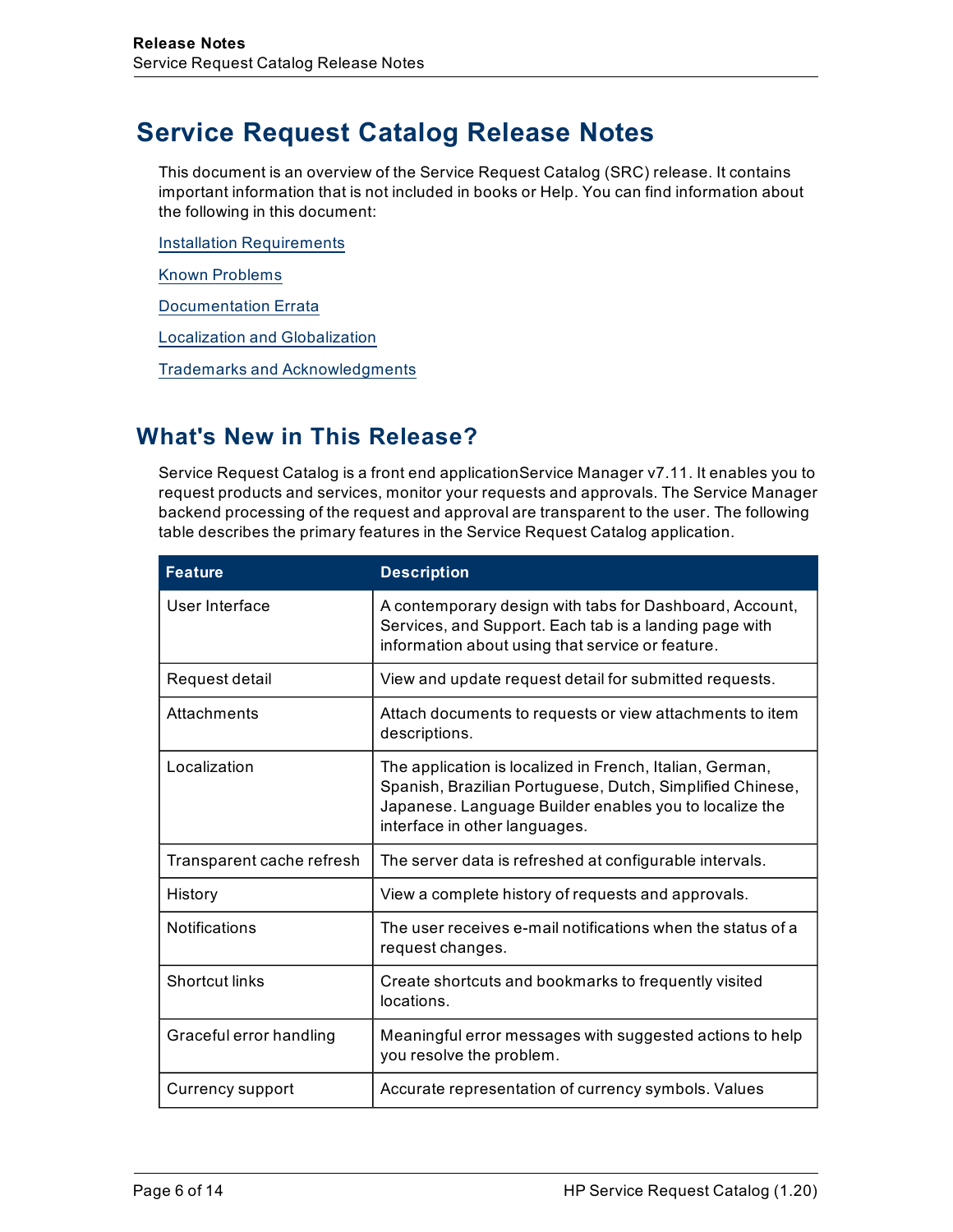| <b>Feature</b>          | <b>Description</b>                                                                    |
|-------------------------|---------------------------------------------------------------------------------------|
|                         | converted into the user's preferred currency.                                         |
| Request for another     | Request items and services for another employee or<br>department.                     |
| Request resubmission    | Resubmit pending or rejected requests, or requests with<br>unavailable items.         |
| Dynamic package pricing | As you select or delete optional items, the price reflects the<br>changes accurately. |

## <span id="page-24-0"></span>**Localization Information**

The complete Service Request Catalog release of version 1.20 occurs in two stages. The initial release is English only. There is a subsequent release that contains all language packs, localized Help system and user interface text for deployment in a multi-national environment. If your installation is not English, the subsequent release will enable you to complete any locale-dependent configuration. For more information, contact your HP Sales Representative.

## <span id="page-24-1"></span>**HP Software Products Integration**

Service Request Catalog requires Service Manager v9.21. Service Manager communicates with Service Request Catalog through a web service to provide catalog data and process requests. Service Manager 9.21 should be installed on a server running a supported version of Microsoft® Windows® Server 2008.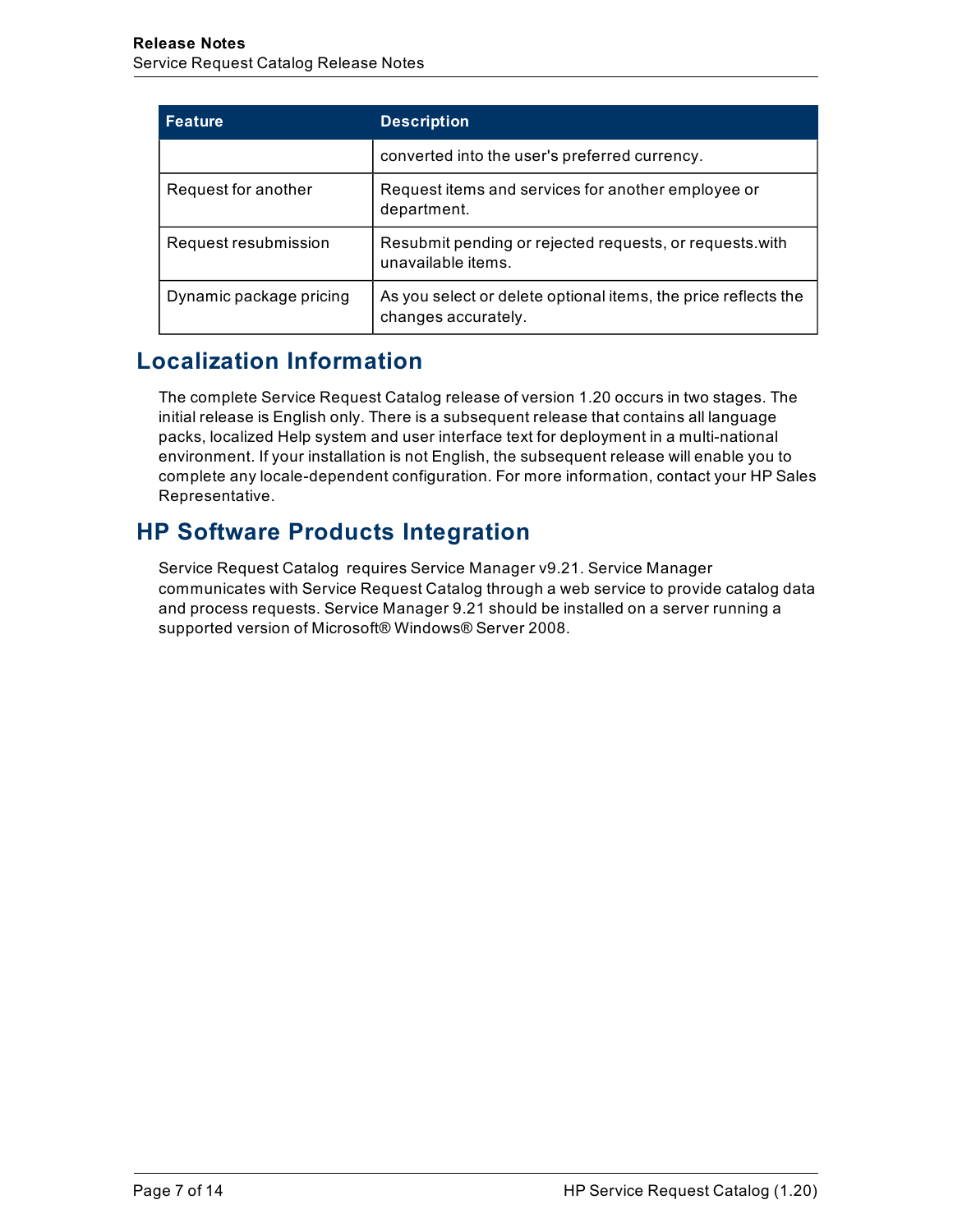## <span id="page-25-0"></span>**Installation Requirements**

Installation requirements, as well as instructions for installing Service Request Catalog, are documented in the Service Request Catalog Installation Guide.

The Service Request Catalog Installation Guide is included in the bundle of delivered software.

## <span id="page-25-1"></span>**Hardware and Software Requirements**

Before installing Service Request Catalog, make sure that your system meets the following minimum requirements.

### **Operating System**

**.** Windows® Server 2008

### **Software**

- Adobe™ Flash Player v10.1 or a later release
- Sun Java™ JDK v6 Upd.23 (32-bit) or a later release
- <sup>l</sup> Apache® Tomcat® 6.0.*x* **Note:** You can use an existing instance of Tomcat 6.0.x, or install a new Tomcat server.
- Microsoft® Internet Explorer v7 or a later release
- (Optional) If you plan to generate language packs, Language Builder requires InstallJammer 1.2.13 or a later release.

### **Disk Space**

- $\bullet$  A Web server with 4 GB RAM
- <span id="page-25-2"></span>• An application server with 4 GB RAM

## **Installation Notes**

Before you begin the installation, make sure that you review the HP Service Request Catalog Installation and Configuration Guide. The installation package is a folder of artifacts that you use during installation.

### **Software artifacts:**

- The src-1.20 war file contains the Service Request Catalog application interface and functionality.
- svcCatalogAPI\_9.21 contains the components that connect Service Request Catalog to Service Manager through a web service.
- $\bullet$  encryptor-1.20.zip is a lightweight encryption tool that helps you encrypt administrator passwords.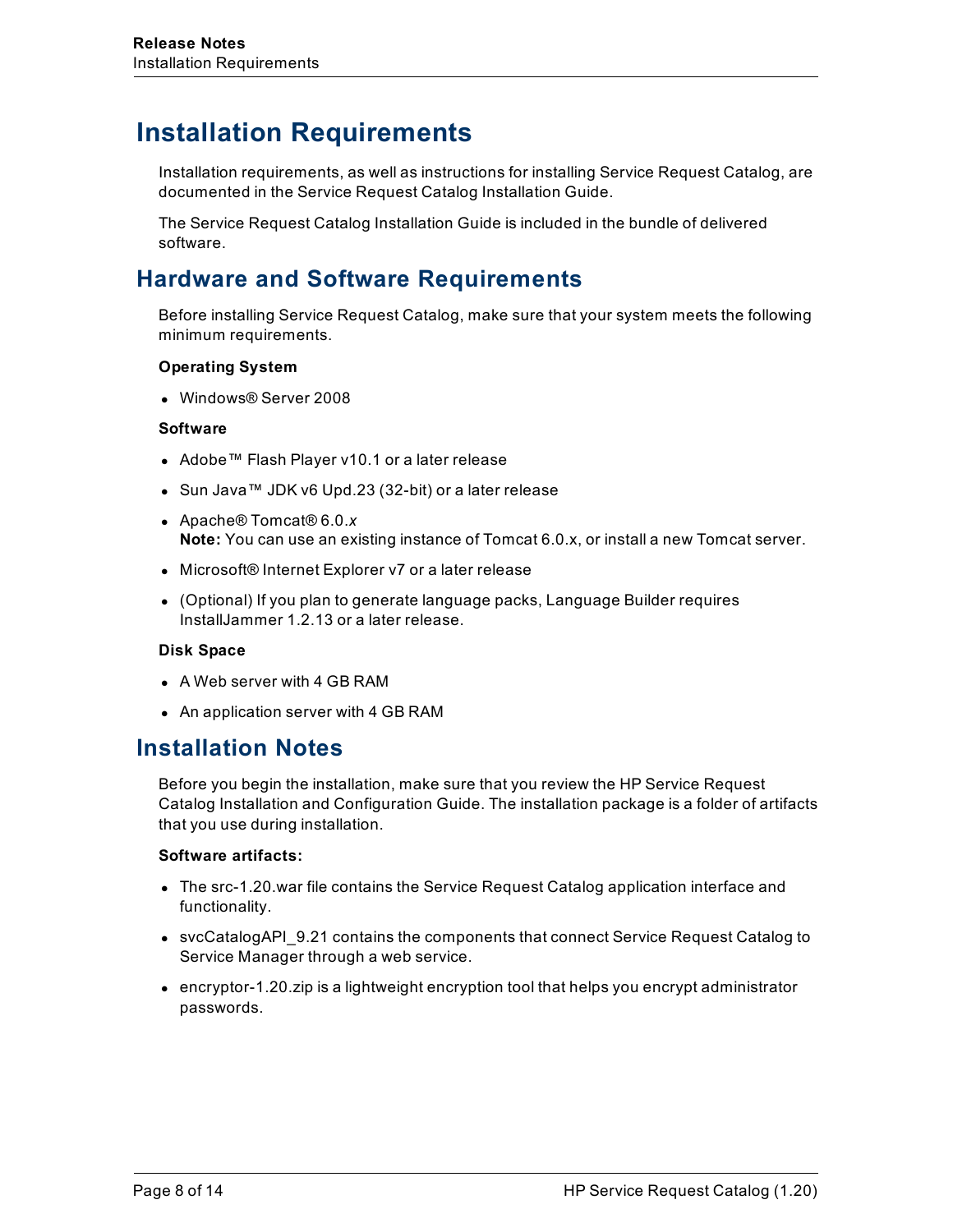### **Documentation:**

The HP Service Request Catalog Installation and Configuration Guide contains directions to install these components.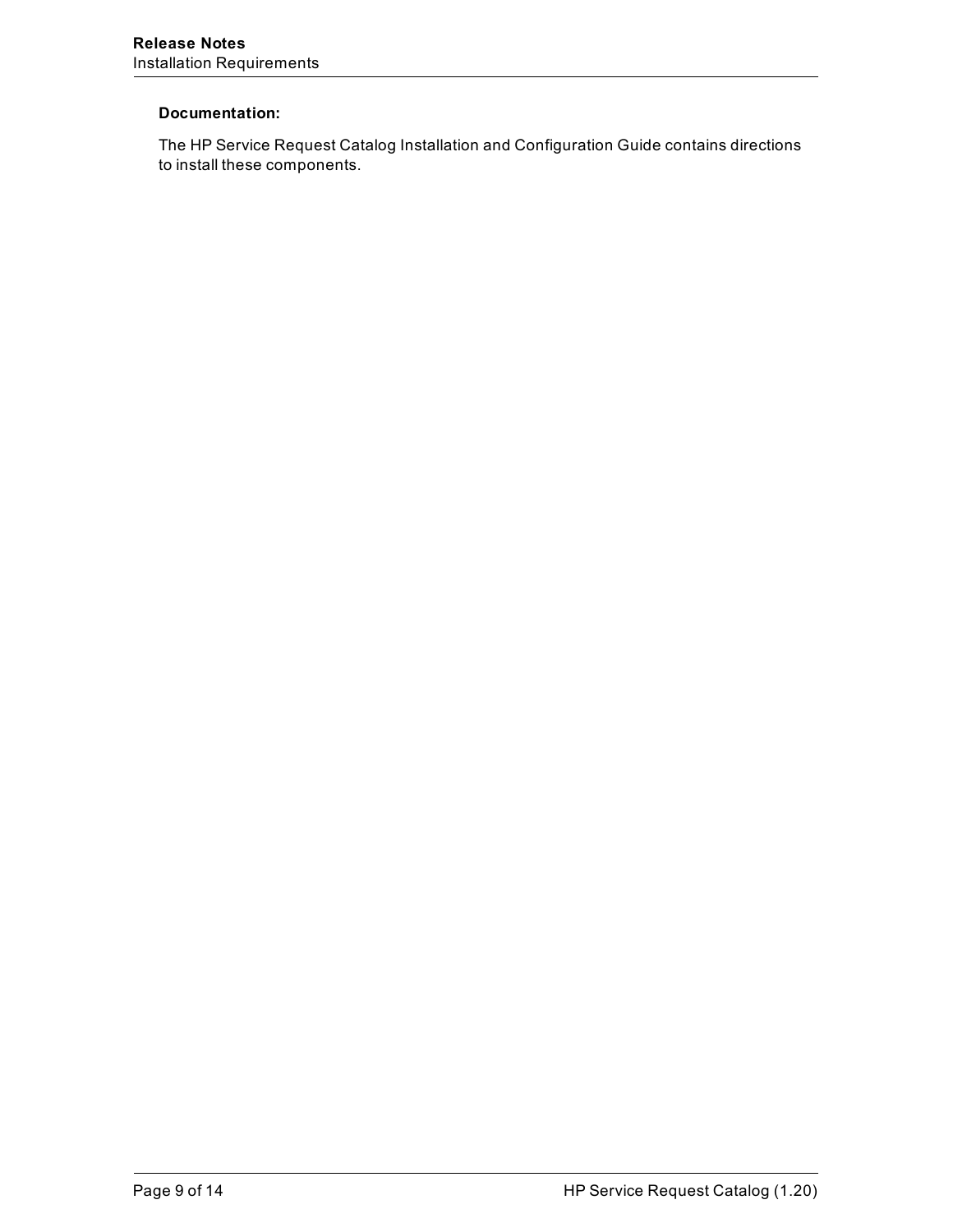## <span id="page-27-0"></span>**Known Problems**

Currently, there is a limitation that the application sever saves items application server memory cache. If you restart the server, the saved items are lost.

The following defects are referenced by their Quality Center Change Request (QCCR) number.

## <span id="page-27-1"></span>**Service Request Catalog Issues**

These defects are Service Request Catalog problems.

### **User Role Privileges. Error when valid user makes a request. (QCCR1M812)**

A user with the required capability assigned cannot make a departmental request if the item has a specific open subscription change connector associated with it. For example, a department requestor may not be able to request an item if they are not associated with the department.

**Workaround:** The item can only have the open request connector association to make a departmental request.

#### **Functionality: The price appears in the wrong location. (QCCR1M935)**

The total correct price appears in the line item section of the screen instead of in the request summary area.

**Workaround:** Look for the the correct price next to the line item..

#### **Functionality: Missing comments. (QCCR1M936)**

Unless the request is in a final stage (approved/rejected), approvers are not able to see the initial submitter comments the resubmission comments.

#### **Workaround:** None.

### **Functionality: Inaccurate price changes. (QCCR1M939)**

In Resubmit mode, checking and clearing a checkbox causes inaccurate changes to the total price of the request.

### **Workaround:** None.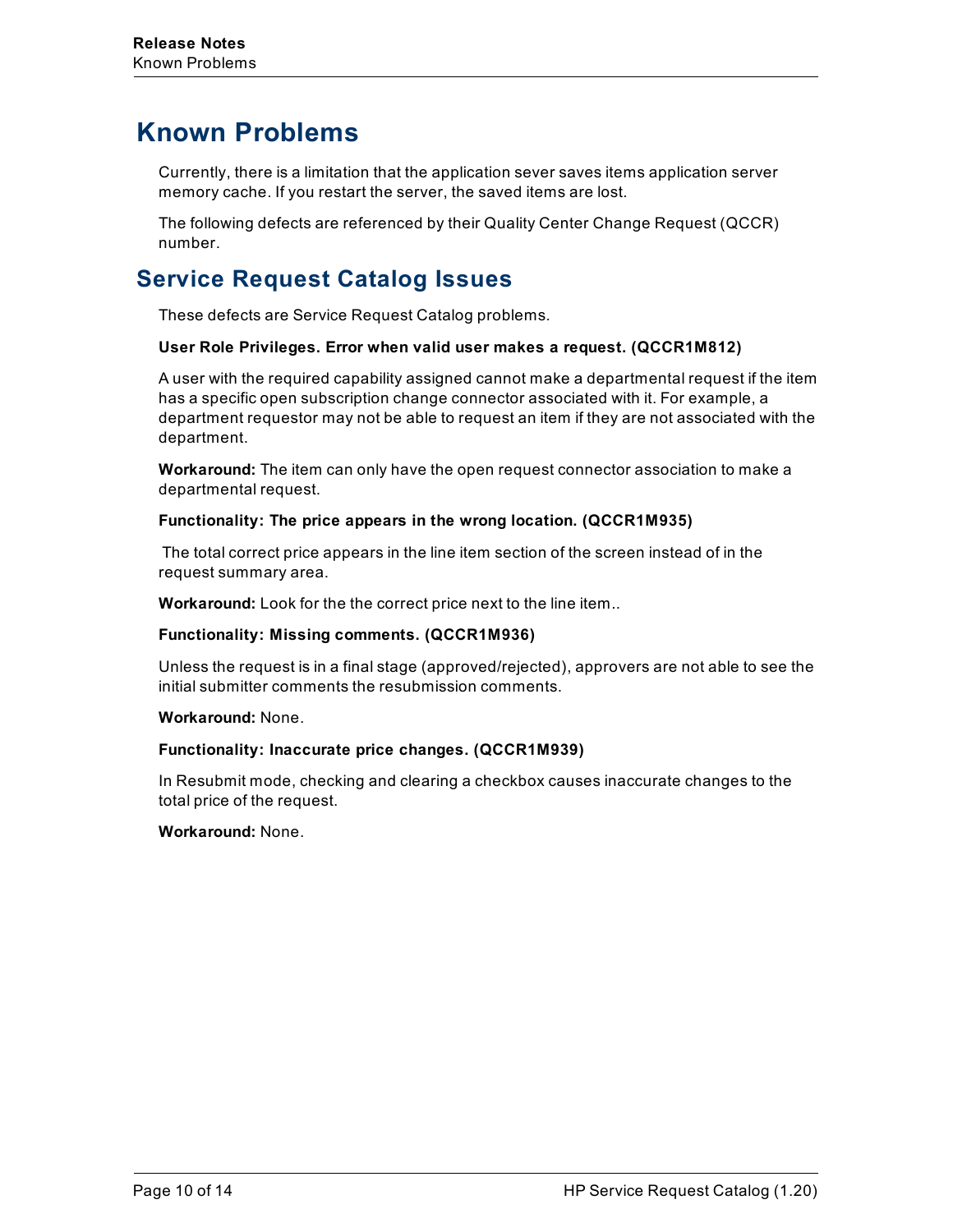## <span id="page-28-0"></span>**Service Manager Issues**

These defects are Service Manager problems.

#### **Service Manager: Item option errors in the item cost. (QCCR1M923)**

When the cost of an item option is updated, the option.cost field does not update properly. If the item options are corrupt, the item options do not appear. If there are mandatory options, the item submission fails. For complete information, see the Service Manager defect QCCR1E59721.

**Workaround:** None.

### **Service Manager: Null Pointer Error generated. (QCCR1M925)**

A null pointer error occurs when the Service Manager server returns minimum and maximum values as string type instead of date type. For more information, see QCCR1E59720.

**Workaround:** None.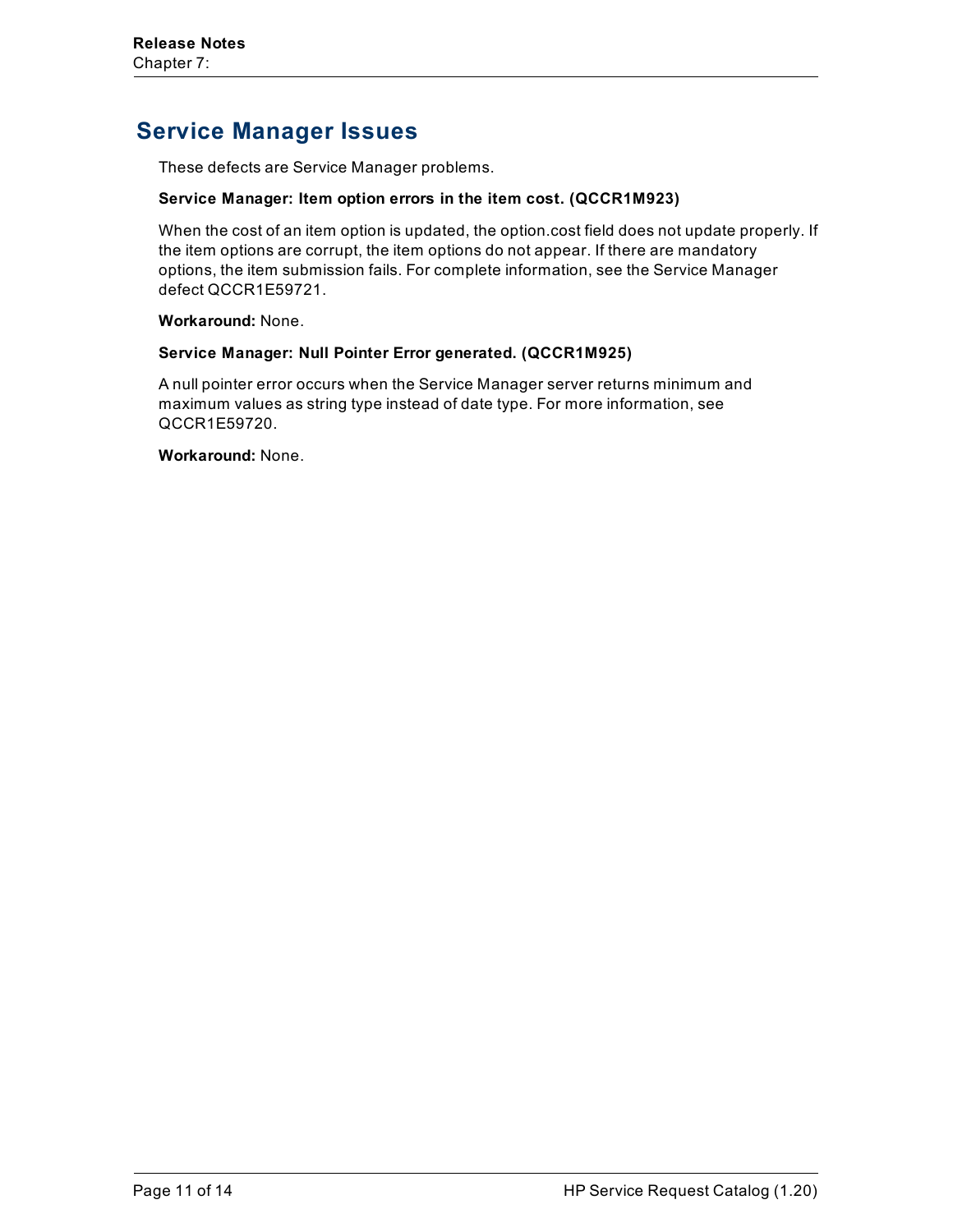# <span id="page-29-0"></span>**Documentation Errata**

The following information is missing:

**Location:** Service Request CatalogInstallation and Configuration Guide.

**Best Practices:** If you are a Service Request Catalog user, make sure that the Service Manager server is running before you log in to the Service Request Catalog application. The server must be available to download and cache the catalog data.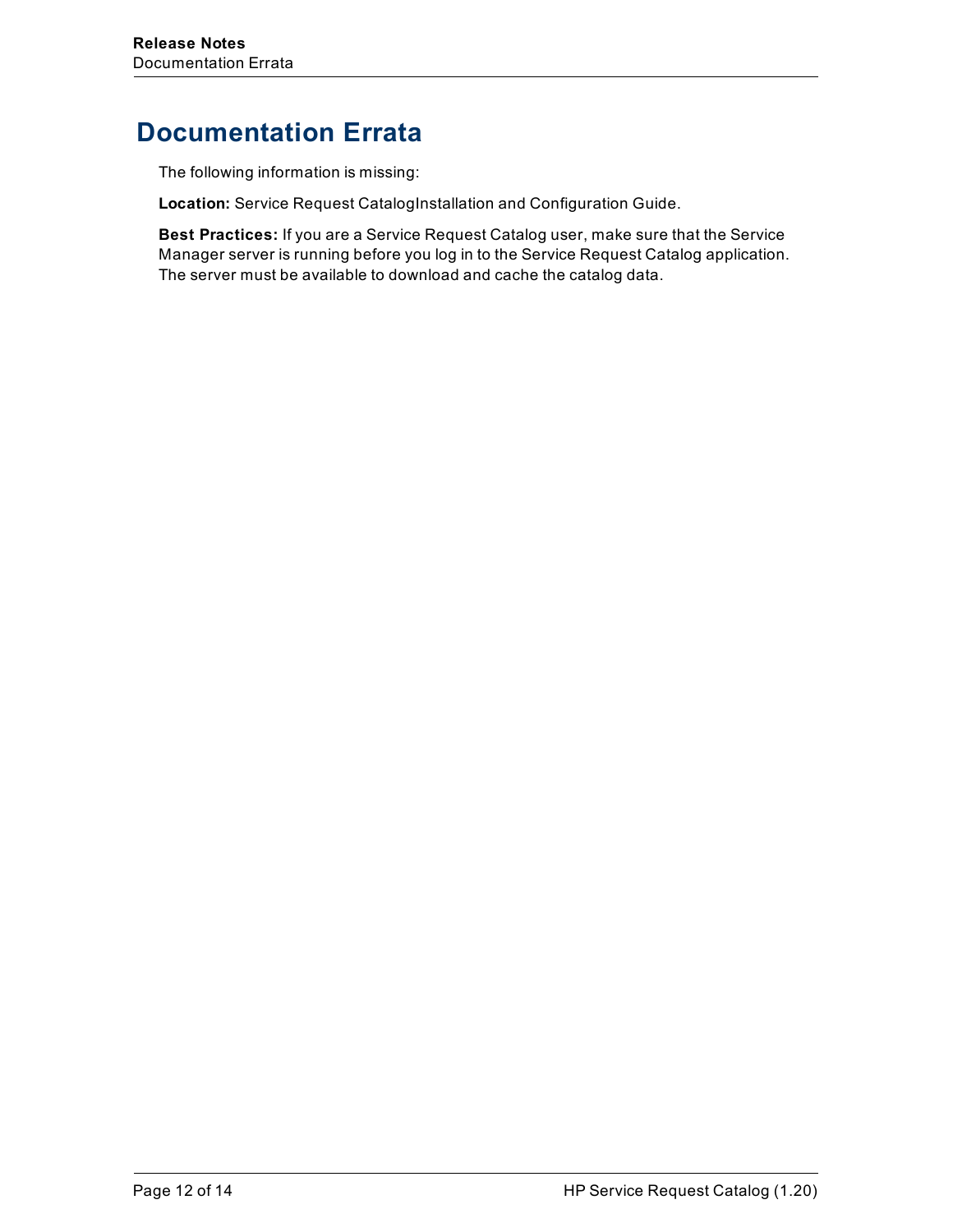# <span id="page-30-0"></span>**Localization and Globalization**

Localization is the process by which software applications are adapted to suit a specific local market or *locale*. Globalization is the process of designing products or services for the global marketplace so that they can be sold anywhere in the world with only minor revision.

**Important:** The complete Service Request Catalog release of version 1.20 occurs in two stages. The initial release is English only. There is a subsequent release that contains all language packs, localized Help system and user interface text for deployment in a multinational environment. If your installation is not English, the subsequent release will enable you to complete any locale-dependent configuration. For more information, contact your HP Sales Representative.